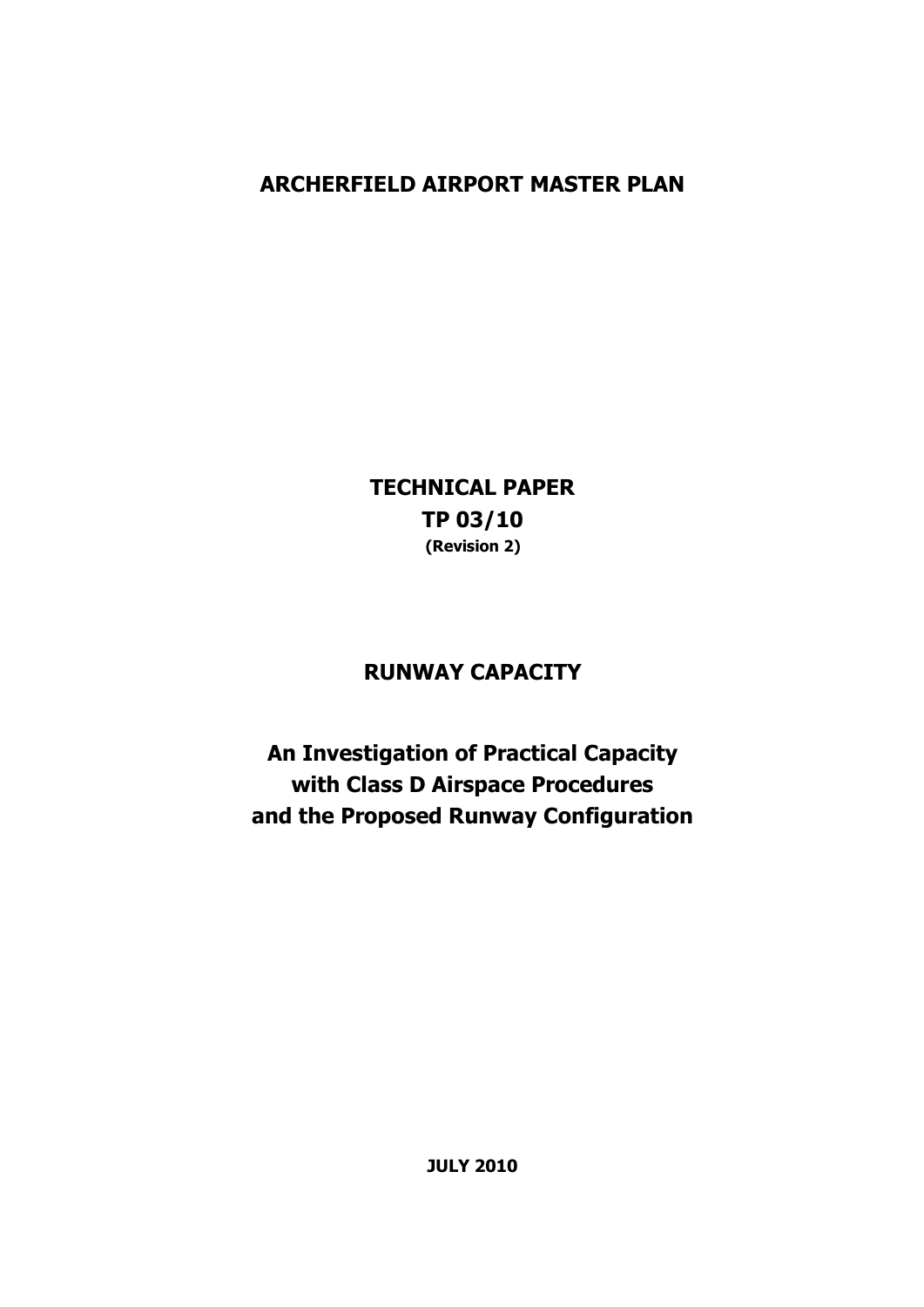# **CONTENTS**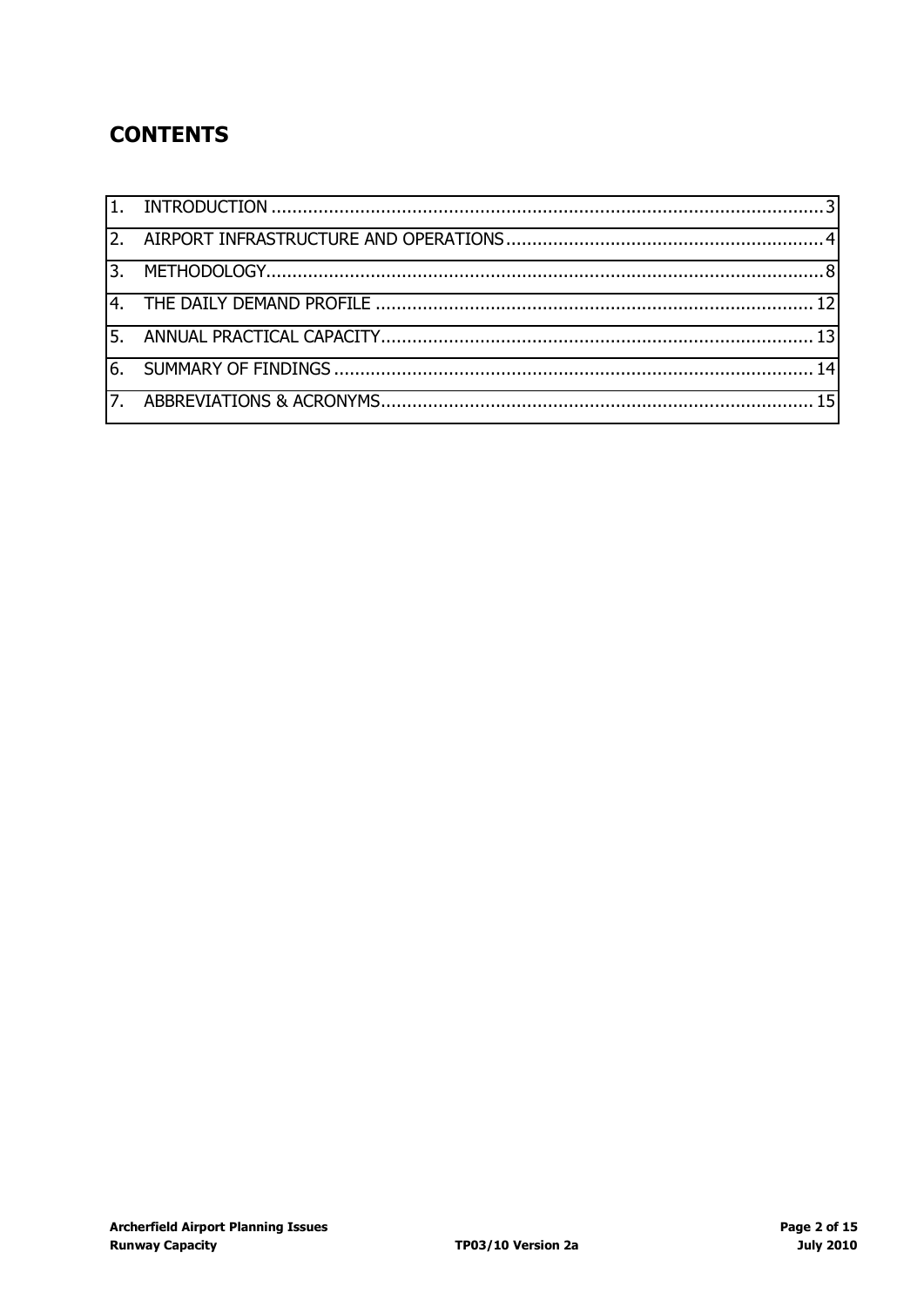## <span id="page-2-0"></span>**1. INTRODUCTION**

The purpose of this report is to provide an estimate of practical capacity of Archerfield Airport for planning purposes.

The concept of capacity is only meaningful when considered in the context of demand  $-$  the rate at which aircraft arrivals and departures are presented to the runway, taxiway or apron systems. The runway system is usually the "bottleneck" which constrains the capacity of the airfield as it is here that air traffic transitions from/to a three-dimensional flow in airspace to/from a single file on the ground.

Practical capacity is defined in this report as the maximum number of aircraft the runway system can handle in the peak hour while operating to normal safety standards. In deriving an estimate of annual capacity, the study has assumed that the current hourly demand profile remains the same and will grow uniformly until the peak hour demand reaches the estimate of maximum throughput for the runway system.

An analytical method has been used to estimate hourly runway capacity with the projected traffic mix at capacity operations. The model accounts for the effects of the length of the common approach path, aircraft approach speeds and the minimum aircraft separation for arrivals and departures as specified for the application of Class D airspace procedures in a high capacity general aviation (GA) environment.

These parameters have been derived in discussions with Archerfield ATC and by reference to the Notice of Proposed Change (NPC 172/04): Changes to General Aviation Aerodrome Procedures (GAAP), Class D procedures, and miscellaneous air traffic procedures (CASA, February 2010).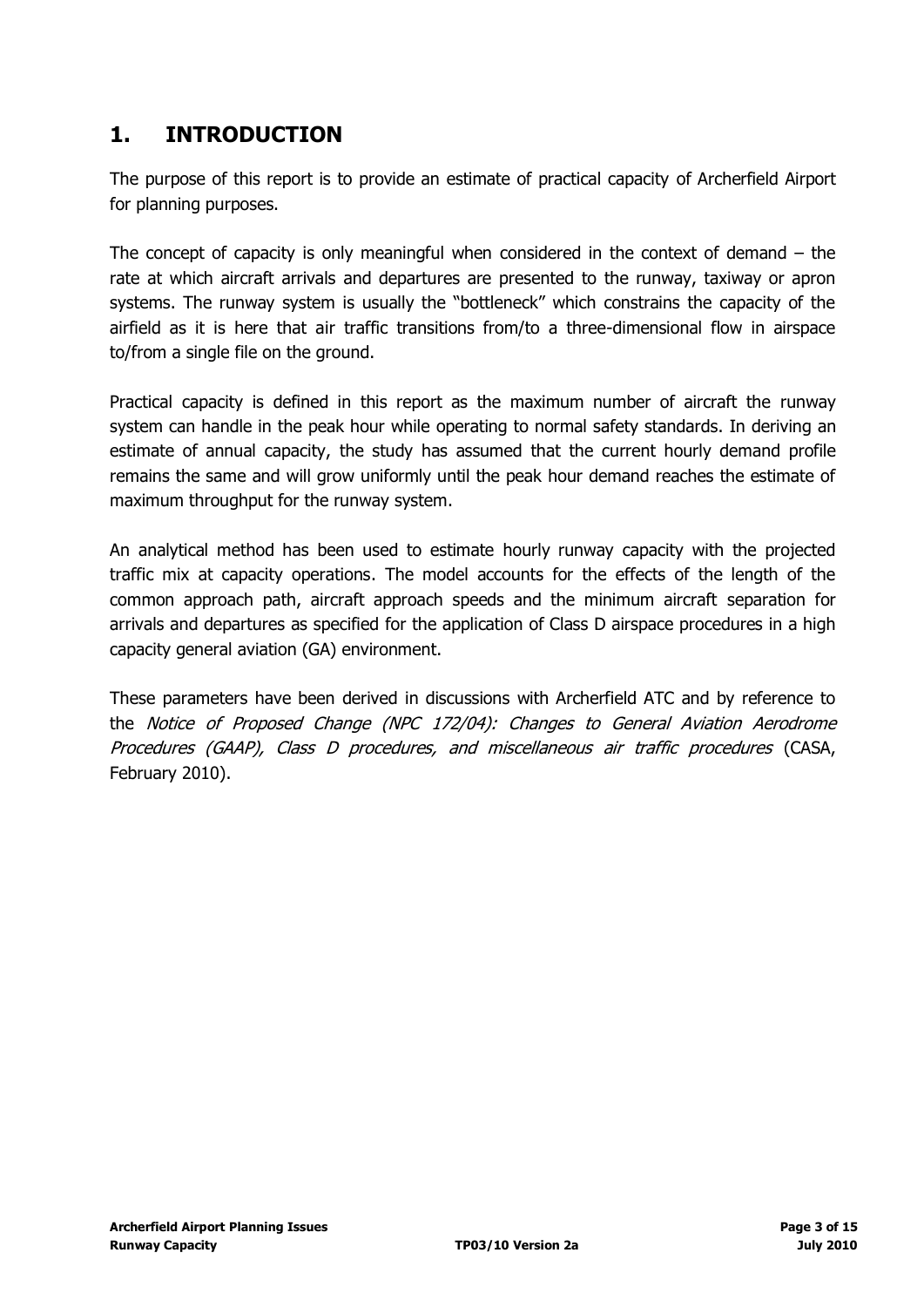## <span id="page-3-0"></span>**2. AIRPORT INFRASTRUCTURE AND OPERATIONS**

## **RUNWAYS, TAXIWAYS AND APRONS**

Archerfield has two pairs of parallel runways – 10L/28R, 10R/28L and 04L/22R, 04R/22L. The Draft Master Plan proposes replacement of the existing natural surfaced 04/22 parallels with a pair of grassed or natural surfaced runways located on higher ground in the eastern sector of the site, aligned 010/190° Magnetic and designated as the 01/19 parallels. Runway 01L/19R is proposed as 1020 metres long and 18 metres wide, while runway 01R/19L is proposed as 900 metres long and 18 metres wide. The approach thresholds will be established at the runway ends.

Simultaneous and independent parallel runway operations by VFR aircraft are permitted under Class D airspace procedures subject to minimum runway separation criteria. The existing 10/28 parallel runway spacing of 165 metres means that these procedures may only be utilised by single and twin piston engine aircraft. To provide equivalent capacity, the proposed 01/19 parallels will be spaced at 150 metres, the minimum separation to permit simultaneous operation by these aircraft types.

Runway 10L/28R is the only runway available for jet - turboprop and turbofan - aircraft, and for IFR operations. For these aircraft to use the runway ATC must interrupt the normal traffic sequence and change temporarily from independent to dependent operations. In simple terms, the close-spaced parallels revert to a singe runway during the jet/turboprop or IFR operation.

Runway 10L/28R is sealed and is 1471m long and 30m wide. Runway 10R/28L is also sealed and is 1100m long and 30m wide. These runways are aligned to provide near optimal utilisation taking account of all hours wind conditions.

The secondary grassed runways are required to increase the usability of the airport for very light aircraft with limiting crosswind tolerance less than 13 knots.

The Draft Master Plan proposes an extension of runway 10L/28R by around 160 metres to the east – to an overall length of 1630 metres – while retaining the 28R threshold in its present location, a displacement of 212 metres. The runway will also be strengthened to allow operations as required by heavier aircraft, including possible niche airline services by Dash 8- Q400 and Embraer 170 aircraft.

The runways will be served by a taxiway network which provides access to the aprons and hangar facilities. Taxiway B, which becomes an "inboard" parallel to runway 10L/28R, will be upgraded to allow its use by all aircraft able to use the associated runway.

As the availability of suitable entry and exit taxiways will influence the runway system capacity, this study takes into account the location and number of taxiways for each runway. The taxiway concept depicted in the Draft Master Plan will be progressively fine tuned to ensure that the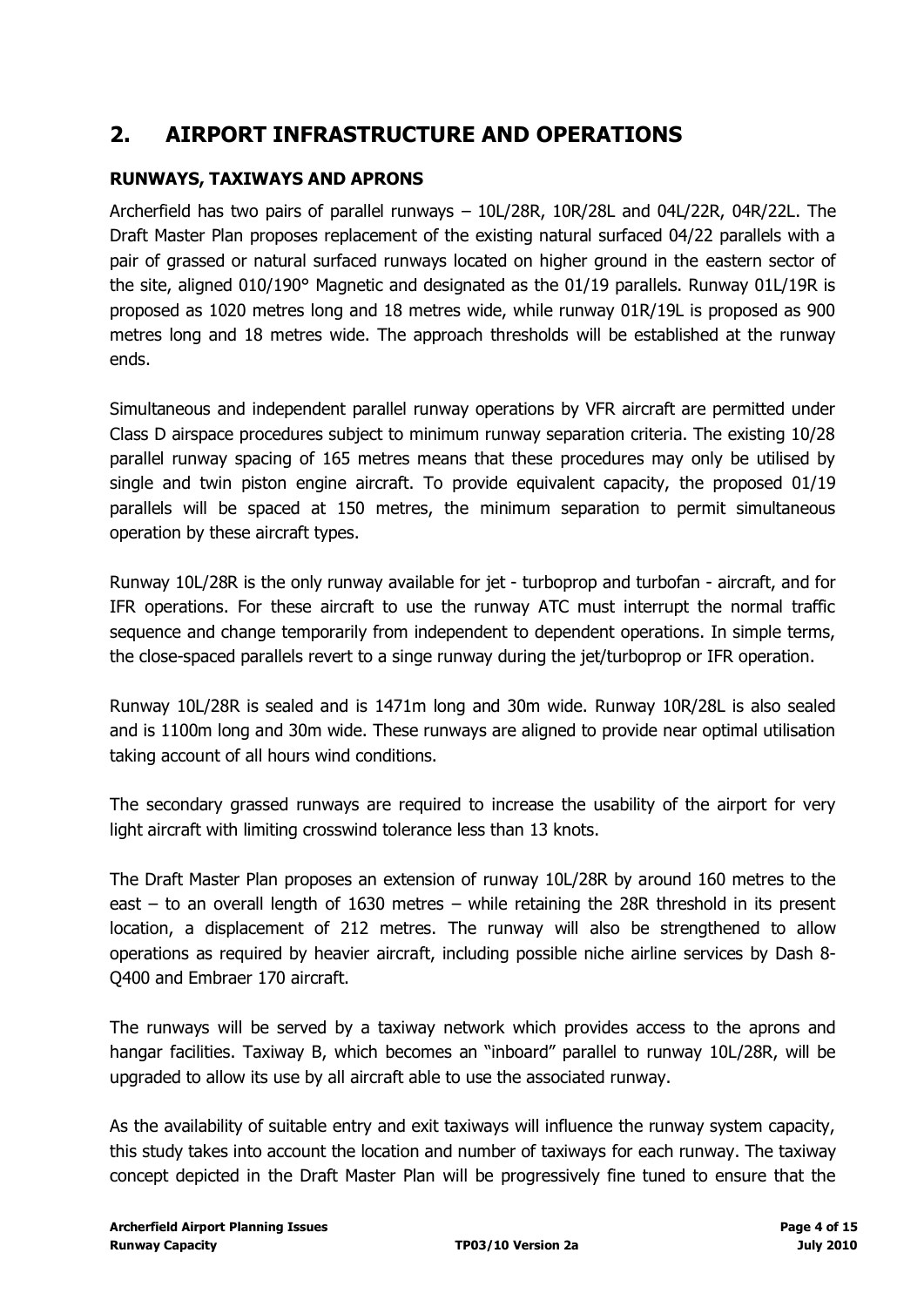final exit taxiway locations near as possible optimise the associated runway capacity. While additional exit taxiways may be considered for the 10/28 parallels this study adopts the current taxiways (A1-A5 and B1-B5) as the most likely locations. These are listed in Table 1.

| <b>RUNWAY</b>   | <b>LENGTH</b> |          | 2        | з         |           |
|-----------------|---------------|----------|----------|-----------|-----------|
| 10L             | 1471          | 362 (B4) | 754 (B3) | 1037 (B2) | 1431 (B1) |
| 28R             |               | 434 (B2) | 717 (B3) | 1109 (B4) | 1471 (B5) |
| 10 <sub>R</sub> | 1100          | 308 (A4) | 552 (A3) | 789 (A2)  | 1100 (A1) |
| <b>28L</b>      |               | 311 (A2) | 548 (A3) | 792 (A4)  | 1100 (A5) |

**Table 1: Parallel Runways 10/28 Taxiway Designator and Distance (m) from Threshold** 

## **RUNWAY OPERATING MODE**

Runway system and airport capacity is maximised when parallel runways are operated simultaneously with opposite direction (or contra-) circuits being utilised to best manage the mix of flying training activity with aircraft arrivals and departures. This mode of operation requires an air traffic control (ATC) presence. This study has assumed that ATC will provide a continuous 24 hour presence when Archerfield is operating at practical capacity.

Runways 10L and 10R are the principal directions with the reciprocal 28R and 28L runways being the second preference. The 01/19 parallels will be occasionally used by aircraft with low crosswind tolerance. The overall utilisation of each pair of parallel runways for VFR aircraft at is summarised in Tables 2 and 3.

| <b>RUNWAY UTILISATION (%)</b>                                                    |       |       |       |      |      |      |            |  |  |  |
|----------------------------------------------------------------------------------|-------|-------|-------|------|------|------|------------|--|--|--|
| <b>10L</b><br><b>28L</b><br>01R<br><b>10R</b><br><b>28R</b><br><b>19R</b><br>01L |       |       |       |      |      |      | <b>19L</b> |  |  |  |
| 28.3%                                                                            | 18.8% | 25.2% | 16.8% | 4.8% | 1.0% | 4.3% | 0.8%       |  |  |  |

**Table 2: Individual runway utilisation** 

| <b>RUNWAY DIRECTION UTILISATION (%)</b> |         |         |         |  |  |  |  |  |
|-----------------------------------------|---------|---------|---------|--|--|--|--|--|
| 10L/10R                                 | 28R/28L | 01R/01L | 19R/19L |  |  |  |  |  |
| 53.5%                                   | 35.6%   | 9.1%    | 1.8%    |  |  |  |  |  |

## **Table 3: Runway direction utilisation**

As noted earlier, runway 10L/28R is the only runway available for jet – turboprop and turbofan – and IFR aircraft. The usability of each direction for these aircraft is 60% for runway 10L and 40% for runway 28R.

Since runways 10L/10R provide the dominant usability for both VFR and IFR operations their capacity to handle visual flight rules (VFR) and instrument flight rules (IFR) arrivals/departures together with circuit training will be the primary determinant of practical capacity.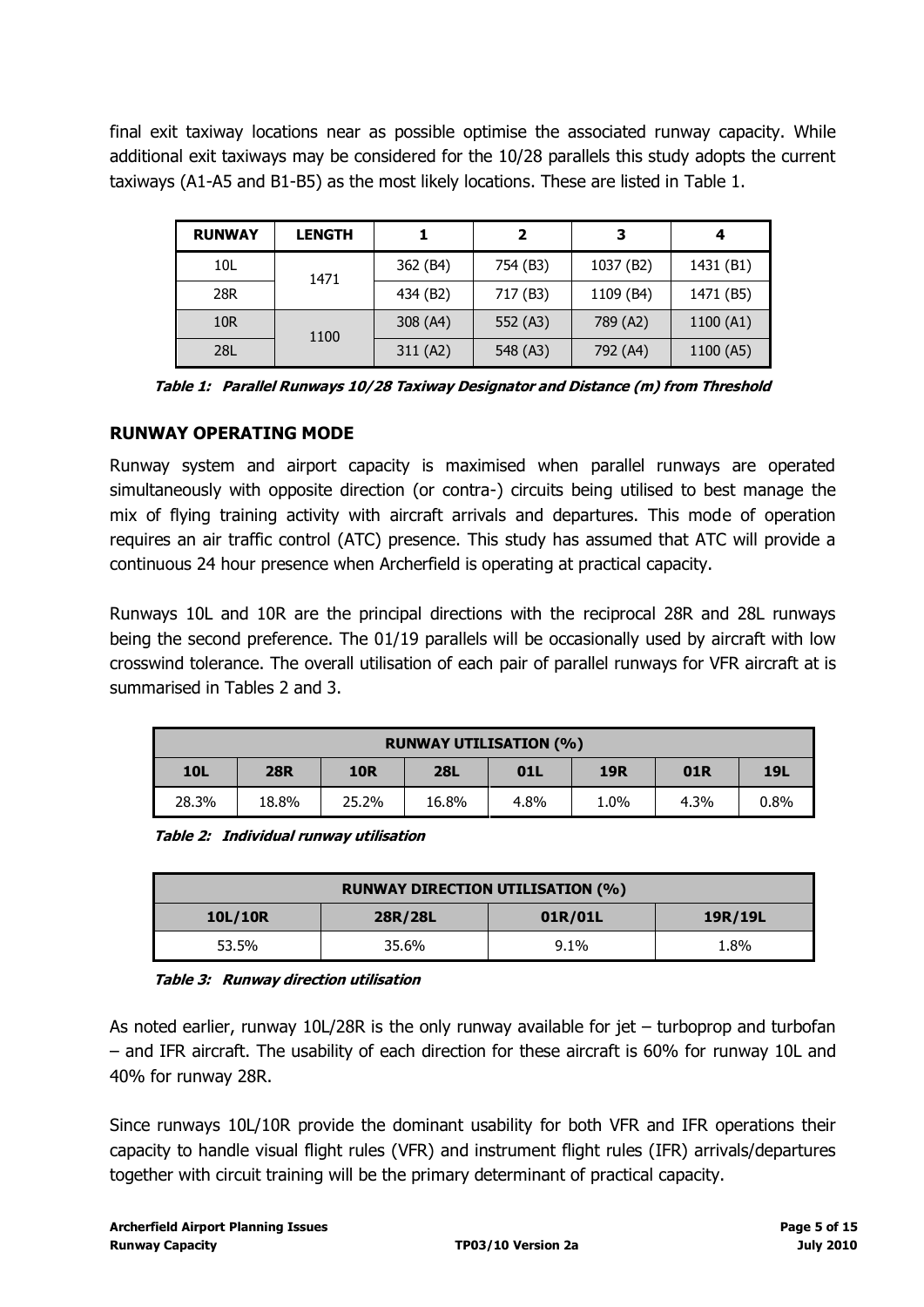The operational procedures adopted by ATC for processing VFR traffic at Archerfield prefer entry via recommended visual approach points (VAP) which have been established to facilitate arrivals from the north (via the TV Towers at Mt Cootha), west (Goodna), south (the Park Ridge Water Tower) and east (the Target retail complex at Springwood). Archerfield ATC has advised that these are utilised by inbound/outbound VFR traffic in the ratio approximately 20:40:40.

Depending on the runway direction(s) in use single and twin engine VFR arrivals

- from the north via Mt Cootha TV towers are assigned to runways 01L, 10L, 19R and 28R,
- from Goodna are assigned to runways 01L, 10L, 10R, 19R, 28L and 28R,
- from Park Ridge are assigned to runways 01R, 10L, 10R, 19L, 28L and 28R, and
- from Target are assigned to runways 01R, 10L, 10R, 19L and 28R.

Single and twin piston engine VFR departures

- to the north via Mt Cootha TV towers are assigned to runways 01L, 10L, 19R and 28R,
- to Goodna are assigned to runways 01L, 10L, 10R, 19R, 28L and 28R,
- to Park Ridge are assigned to runways 01R, 10L, 10R, 19L, 28L and 28R, and
- to Target are assigned to runway 01R, 10L, 19L and 28R.

All jet – turboprop and turbofan – and IFR arrivals and departures are assigned to runway 10L/28R.

Jet – turboprop and turbofan – circuits are also assigned to runway 10L/28R.

In the runway 10L/10R operating mode single and twin piston engine circuits are then assigned to runway 10L or 10R as required to achieve balanced capacity of each runway and maximum capacity of the runway system.

In practice this means that a greater number of circuits are flown from runway 10R at maximum capacity, while runway 10L is preferred for noise abatement considerations at other times.

## **CONTRA-CIRCUIT OPERATIONS**

Given the dominance of fixed wing flying training and volume of demand in normal demand periods, ATC will establish a pattern of contra-rotating (or opposing) circuits using a separate tower frequency for each runway. Arriving and departing aircraft will be interspersed and sequenced as required between successive aircraft engaged in circuit training. When issued with a sequencing instruction, a pilot must follow the preceding aircraft.

ATC is required to apply minimum separation distances between aircraft pairs in a sequence of arrivals and departures based on wake turbulence considerations or physical separation standards designed to avoid the risk of collision between aircraft operated under the IFR.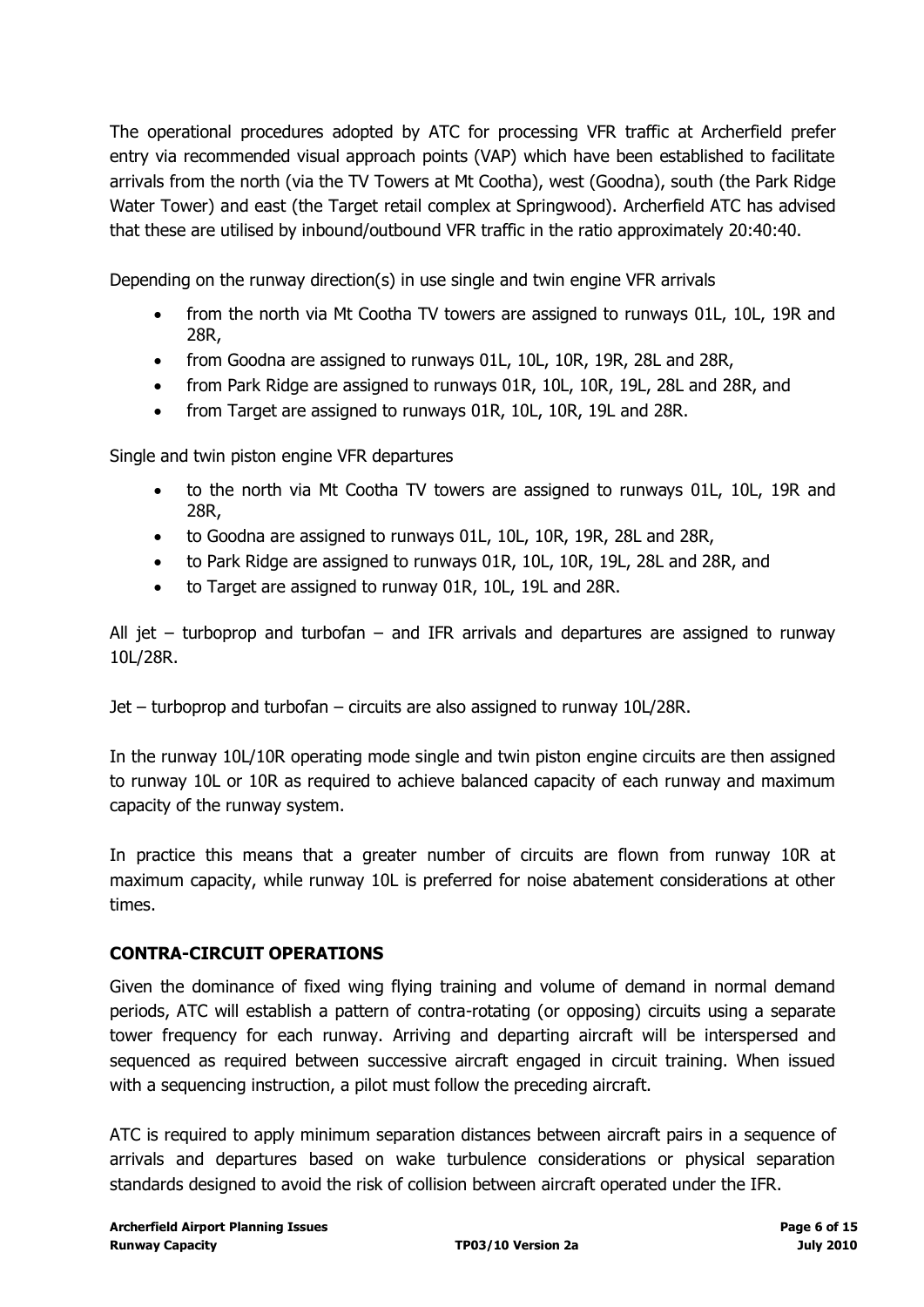Wake turbulence separation is applied on the basis of aircraft weight:

- Light, below 7,000kg,
- Medium, between 7,000 and 130,000kg, and
- $\bullet$  Heavy, above 130,000kg.

In terms of the aircraft types forecast to operate at Archerfield, ATC will be required to apply 3 minutes separation time between RPT and any other aircraft operation.

ATC will also be required to provide a 3 nautical mile separation between an IFR aircraft and any other aircraft. In practice this satisfies the wake turbulence separation requirement.

For VFR operations at Archerfield, and particularly for circuit training, aircraft separation may be reduced, where ATC is able to confirm that the pilot of the following aircraft has the lead aircraft in sight and accepts responsibility for the reduced separation distances. In a continuous sequence of landing and departing aircraft this means that a departing aircraft will be cleared for take-off as the leading aircraft which has landed is vacating the runway, while the following aircraft is on final approach at 1 nautical mile (if VFR) or 3 nautical miles (if IFR) from the runway threshold.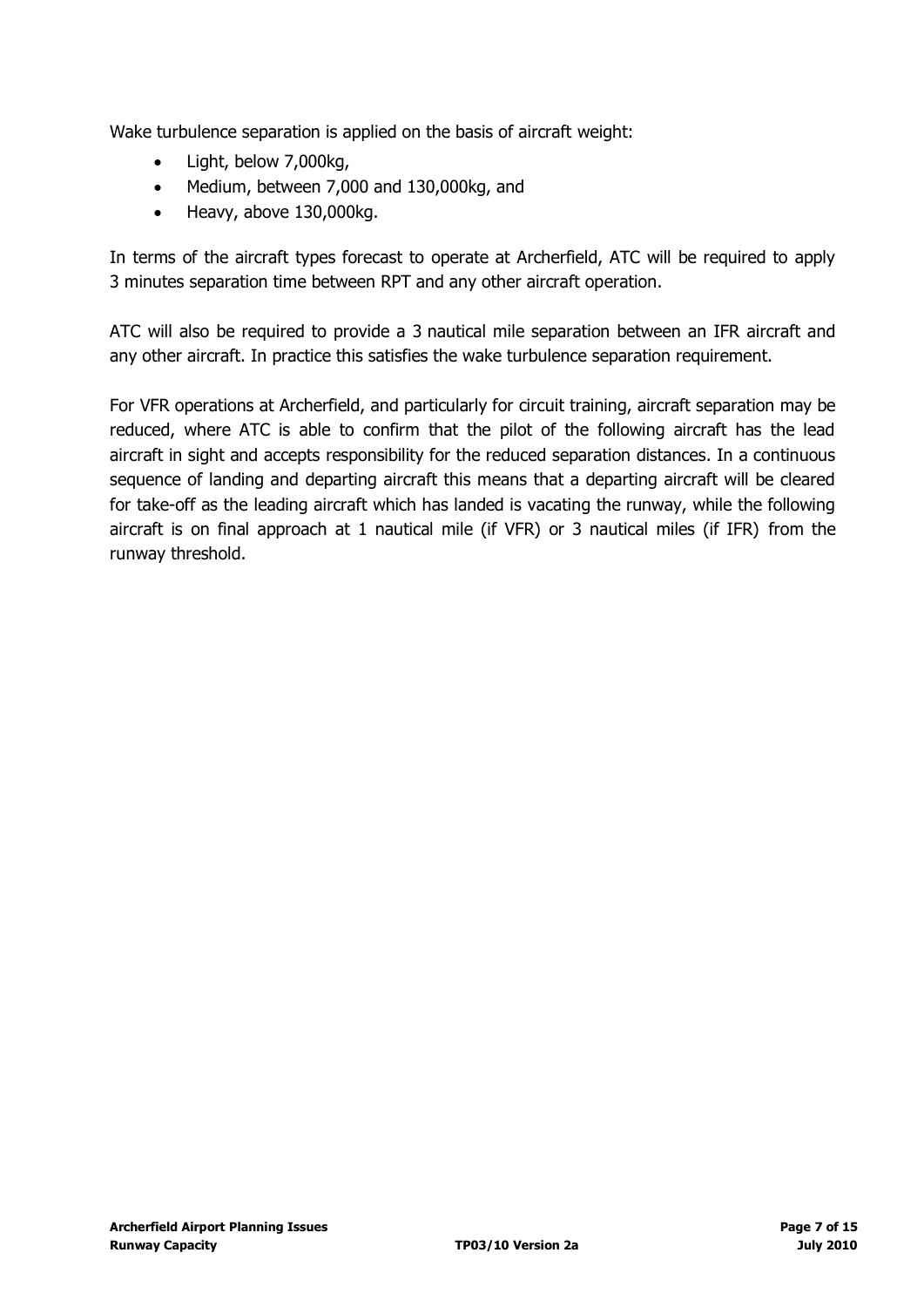# <span id="page-7-0"></span>**3. METHODOLOGY**

An analytical method has been used to estimate the runway system capacity for Archerfield Airport. Although analytical models are relatively simple to apply they have been shown to consistently produce results close to the capacities observed in practice.

Three scenarios may need to be considered and then combined in proportion to the observed or forecast demand to derive the overall capacity estimate. The three fundamental scenarios are:

- a sequence of arrivals or an arrivals peak;
- a sequence of departures or a departures peak; and/or
- mixed operations with alternating arrivals and departures.

The majority of aircraft movements at Archerfield currently occur between 7:00am and 7:00pm. Defined peaks occur from 9:00am-12:00pm and 1:00-3:00pm, with the 9:00- 10:00am hourly demand being marginally the highest. In each case there are almost equal arrivals and departures. This daily demand and peak hour traffic pattern is assumed to continue until the airport is operating at practical capacity. This means that only the mixed operations scenario needs to be considered in determining practical capacity.

To determine runway capacity, the separation time between successive arrivals is calculated by adding runway occupancy time of the landing aircraft and the time on final approach of the following aircraft by reference to the aircraft approach speed category:

- large (L) typified by approach speeds around 130 knots, and
- small (S) typified by speed categories up to 100 knots.

Where the majority of the aircraft using the airport are speed category S this may be further subdivided as:

- S1, typified by approach speeds around 100 knots, and
- S2, typified by approach speeds around 70 knots.

L class aircraft include the Dash 8-Q400, Embraer 170, very light jets (VLJ) such as the Cessna Mustang and Eclipse 500, the Beech 300 Super King Air and Fairchild SA 226/227 Metro/Merlin. These aircraft are typically used in medium/low capacity RPT and other types of air work.

S1 class aircraft include the Beech 58 Baron, Cessna 208 Caravan, Cessna T303 Crusader, Cessna 310, Cirrus SR22, Piper PA-31 Chieftain, Piper PA-32 Lance, Piper PA-34 Seneca, and the Piper PA-39 Twin Comanche These twin or high performance single-engined aircraft are typically used in advanced and IFR training, and in charter and other types of air work.

S2 class aircraft include the American AA5 Traveller, Beech Bonanza, Beech 77 Skipper, Cessna 152, Cessna 172, Cessna 210, Jabiru J160, Jabiru J230, Partenavia P68, Piper PA-25 Pawnee, Piper PA-28 Arrow, Piper PA-28 Warrior/Cherokee, the Seabird SB7L and the Mooney M-20F.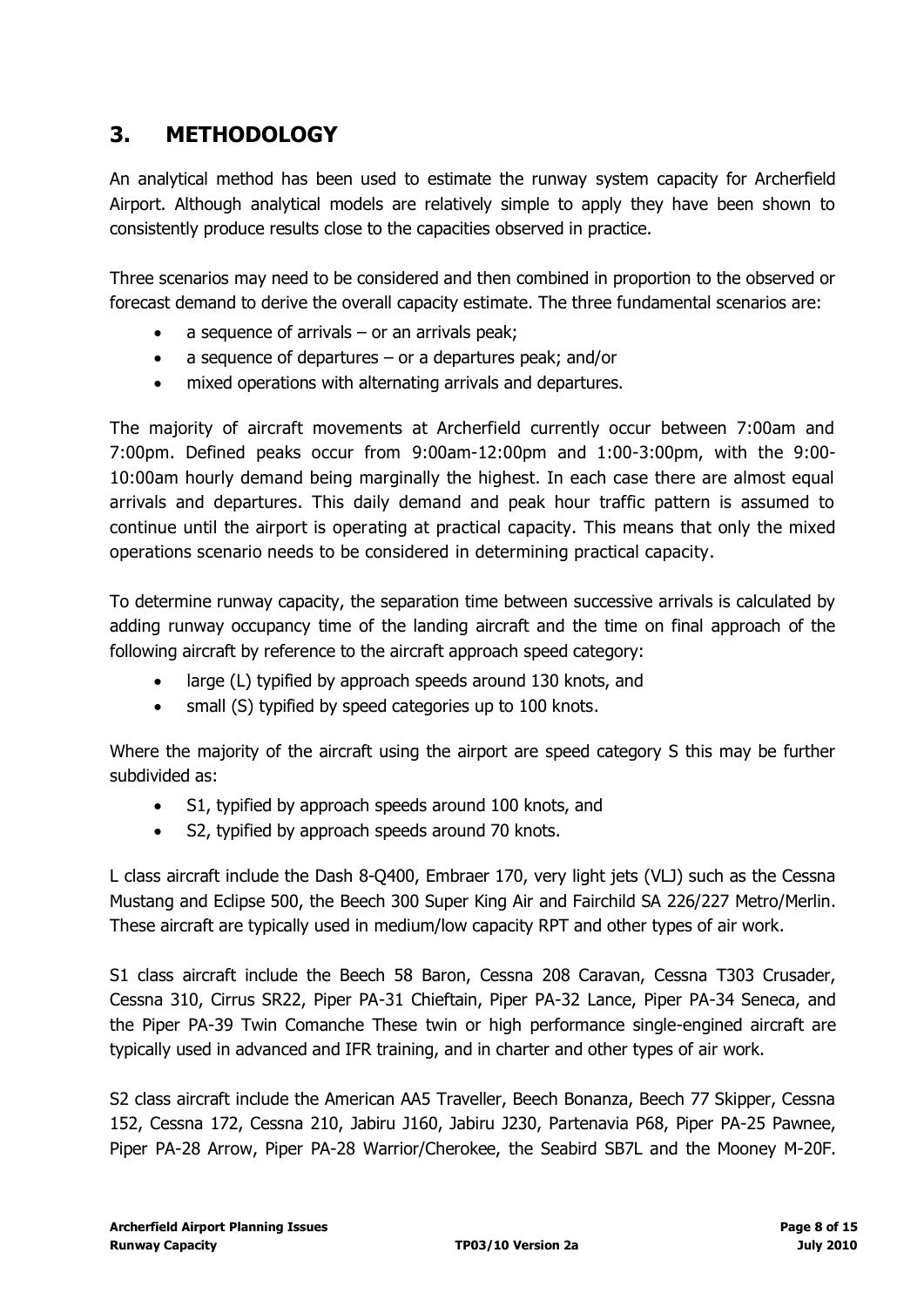These aircraft are primarily used in basic flying training and for private flying. A number of these aircraft may not be equipped for IFR operations.

As an example, the runway occupancy time of an S2 aircraft making a full stop landing is around 50 seconds, while a following S1 aircraft will complete the one nautical mile final approach in 36 seconds. This provides an 86 second separation between the two arriving aircraft. This reduces to around 66 seconds where the leading aircraft executes a touch and go manoeuvre. In periods of continuous demand a departing aircraft can be cleared by ATC to line up and take-off between the pair of arrivals.

This calculation, applied to successive arrival pairs, provides the highest estimate of peak hour capacity if a departure is assumed between each arrival pair. Any other combination of arrivals and departures will result in a lower estimate of hourly capacity.

## **RUNWAY 10L**

Tables 4 and 5 detail the forecast mix of aircraft at practical capacity operations. The time separations for successive arrivals to runway 10L for these aircraft categories are shown in Tables 6 and 7.

The runway occupancy times are runway specific as they depend on the distance remaining to the nearest exit taxiway from the point where the pilot has decelerated the aircraft to normal taxiing speed.

| <b>AIRCRAFT APPROACH SPEED CATEGORY</b> |            |                          |       |                |            |  |  |  |  |
|-----------------------------------------|------------|--------------------------|-------|----------------|------------|--|--|--|--|
|                                         |            | S1                       |       | S <sub>2</sub> |            |  |  |  |  |
| <b>IFR</b>                              | <b>VFR</b> | <b>VFR</b><br><b>IFR</b> |       | <b>IFR</b>     | <b>VFR</b> |  |  |  |  |
| 10.1%                                   | 1.4%       | 5.6%                     | 13.4% | 8.5%           | 61.0%      |  |  |  |  |

| <b>TABLE 4: Percentage Mix of Aircraft Arrivals/Departures</b> |  |
|----------------------------------------------------------------|--|
|----------------------------------------------------------------|--|

| <b>AIRCRAFT APPROACH SPEED CATEGORY</b> |            |            |            |                |            |  |  |  |  |  |
|-----------------------------------------|------------|------------|------------|----------------|------------|--|--|--|--|--|
|                                         |            | S1         |            | S <sub>2</sub> |            |  |  |  |  |  |
| <b>IFR</b>                              | <b>VFR</b> | <b>IFR</b> | <b>VFR</b> |                | <b>VFR</b> |  |  |  |  |  |
| $- -$                                   | 0.3%       | --         | 10.1%      | --             | 89.6%      |  |  |  |  |  |

**TABLE 5: Percentage Mix of Aircraft in Circuit Training**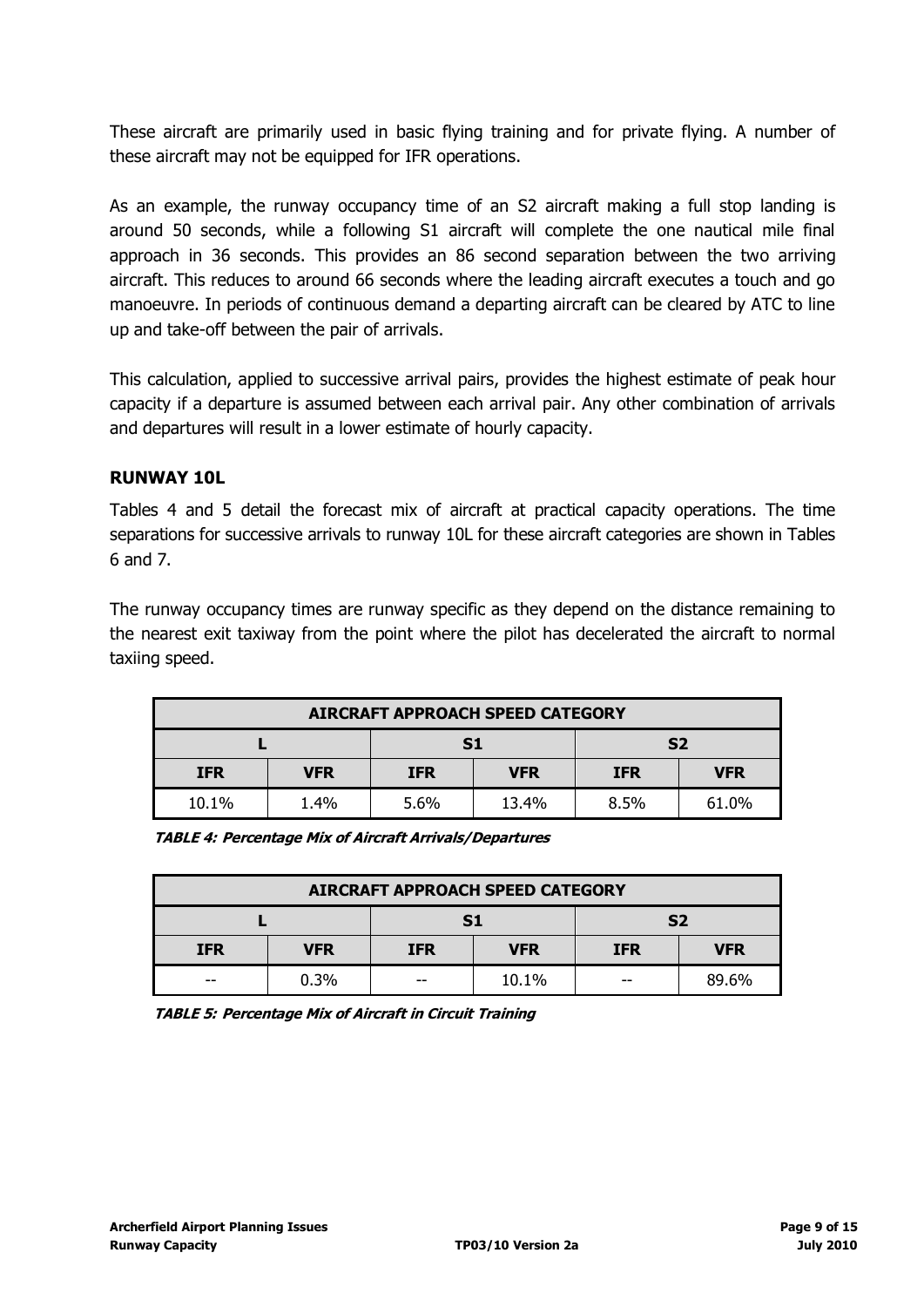|                         |                |            | <b>TRAILING AIRCRAFT</b> |            |                |            |            |            |
|-------------------------|----------------|------------|--------------------------|------------|----------------|------------|------------|------------|
|                         |                |            |                          |            | S <sub>1</sub> |            | <b>S2</b>  |            |
|                         |                |            | <b>IFR</b>               | <b>VFR</b> | <b>IFR</b>     | <b>VFR</b> | <b>IFR</b> | <b>VFR</b> |
|                         |                | <b>IFR</b> | 128                      | 128        | 153            | 81         | 154        | 96         |
|                         |                | <b>VFR</b> | 128                      | 128        | 153            | 81         | 154        | 96         |
|                         |                | <b>IFR</b> | 139                      | 139        | 164            | 92         | 210        | 107        |
|                         | S <sub>1</sub> | <b>VFR</b> | 139                      | 139        | 164            | 92         | 210        | 107        |
| <b>LEADING AIRCRAFT</b> |                | <b>IFR</b> | 83                       | 83         | 158            | 86         | 204        | 101        |
|                         | <b>S2</b>      | <b>VFR</b> | 83                       | 83         | 158            | 86         | 204        | 101        |

**TABLE 6: Time Separations for Successive Arrivals** 

|                         |                |            |            | <b>TRAILING AIRCRAFT</b> |            |            |            |            |
|-------------------------|----------------|------------|------------|--------------------------|------------|------------|------------|------------|
|                         |                |            |            |                          | <b>S1</b>  |            | <b>S2</b>  |            |
|                         |                |            | <b>IFR</b> | <b>VFR</b>               | <b>IFR</b> | <b>VFR</b> | <b>IFR</b> | <b>VFR</b> |
|                         |                | <b>IFR</b> |            |                          | --         |            |            | --         |
|                         |                | <b>VFR</b> | --         | 46                       | --         | 54         | --         | 69         |
|                         |                | <b>IFR</b> | $- -$      |                          | --         |            |            | --         |
|                         | S <sub>1</sub> | <b>VFR</b> | $- -$      | 55                       | --         | 63         | --         | 78         |
| <b>LEADING AIRCRAFT</b> |                | <b>IFR</b> | $- -$      | --                       | --         | --         |            | --         |
|                         | <b>S2</b>      | <b>VFR</b> | --         | 58                       | --         | 66         |            | 81         |

**TABLE 7: Time Separations for Successive Circuits** 

The probability of any arrivals pair – say S1 IFR followed by L VFR – is established by multiplying their individual percentage in the overall aircraft mix – in this case, 5.6% x 1.4%, or 0.000784. The probability of each pairing multiplied by their separation time determines their contribution to the average separation time for all possible pairs in the aircraft mix.

In this way, the average separation time for a continuous arrivals sequence is determined as 110.46 seconds, which equates to 32.6 arrivals per hour.

In contrast, the average separation time for a sequence of successive circuits is 79.08 seconds, which equates to 45.5 landings per hour.

The weighted average separation time is calculated by reference to the percentage of arrivals and flying training circuits each hour – in this instance  $40.8\%$  and  $59.2\%$  - which gives a weighted separation of 91.88 seconds, or 39 arrivals/landings per hour.

Spreadsheets supporting these capacity calculations are included as Attachments 1-4 at the end of this Technical Paper.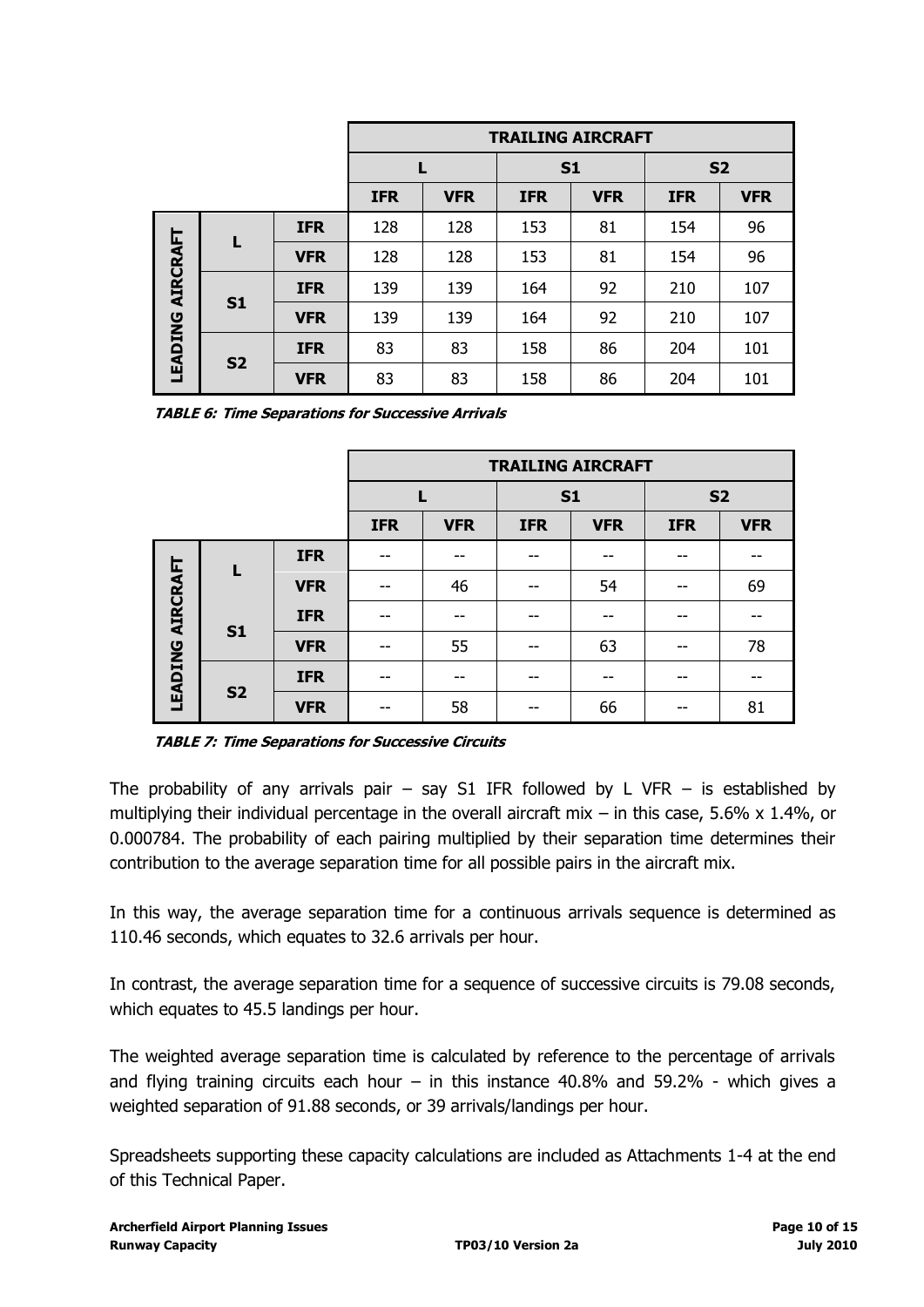## **RUNWAY 10R**

The equivalent calculation for runway 10R derives 45 arrivals/landings per hour. This is calculated on the basis of fully independent parallel runway operations and needs to be reduced to account for IFR and VFR jet/turboprop traffic on runway 10L, which precludes simultaneous operations on the adjacent close-spaced parallel runway.

No traffic is permitted on runway 10R while IFR aircraft are on 3 nautical mile finals for runway 10L. This reduces effective usage of runway 10R to only 51 minutes in the peak hour, and reduces the capacity estimate to 38 arrivals/landings an hour.

A similar allowance for VFR jet/turboprop aircraft using runway 10L further reduces the capacity estimate to 36 arrivals/landings an hour.

Spreadsheets supporting the "uncorrected" capacity calculation are included as Attachments 5-8 at the end of this Technical Paper.

## **RUNWAYS 10L AND 10R**

The average hourly capacity of the 10L and 10R parallel runway system is therefore assessed as 75 arrivals/landings an hour (39 + 36) for the assumed aircraft mix at practical capacity. Assuming a departure is sequenced between every arrival pair, the maximum hourly capacity is 150 movements an hour.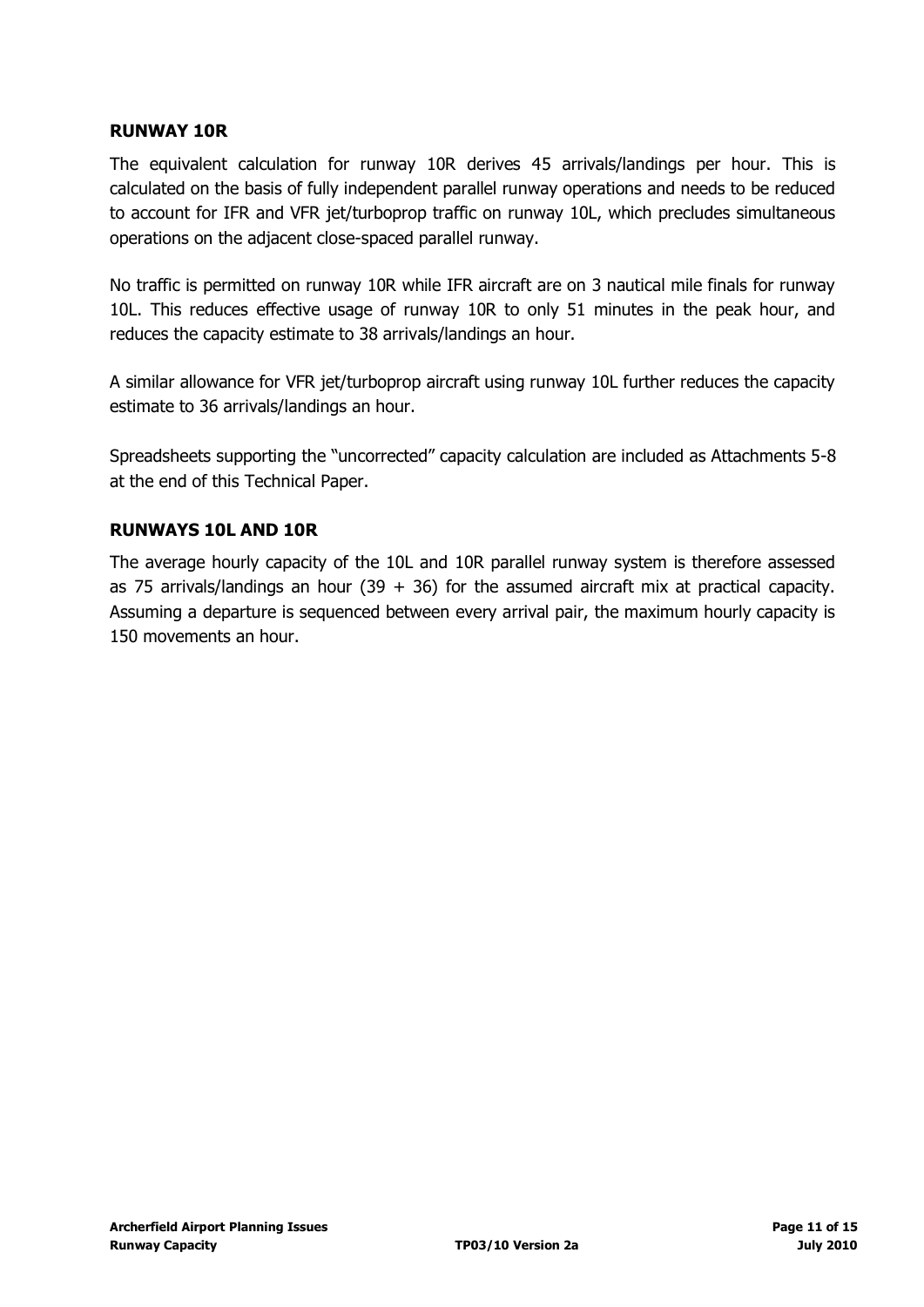## <span id="page-11-0"></span>**4. THE DAILY DEMAND PROFILE**

An average of 389.9 daily fixed wing GA movements were recorded in the period from 1 March 2004 to 28 February 2009. Of these, 50.26 movements were recorded on average in the busy hour from 9-10am.



#### **FIGURE: Average Daily Aircraft Movements**

Source: Archerfield Airport Corporation Movements Data Base 1 August 2008 – 31 July 2009.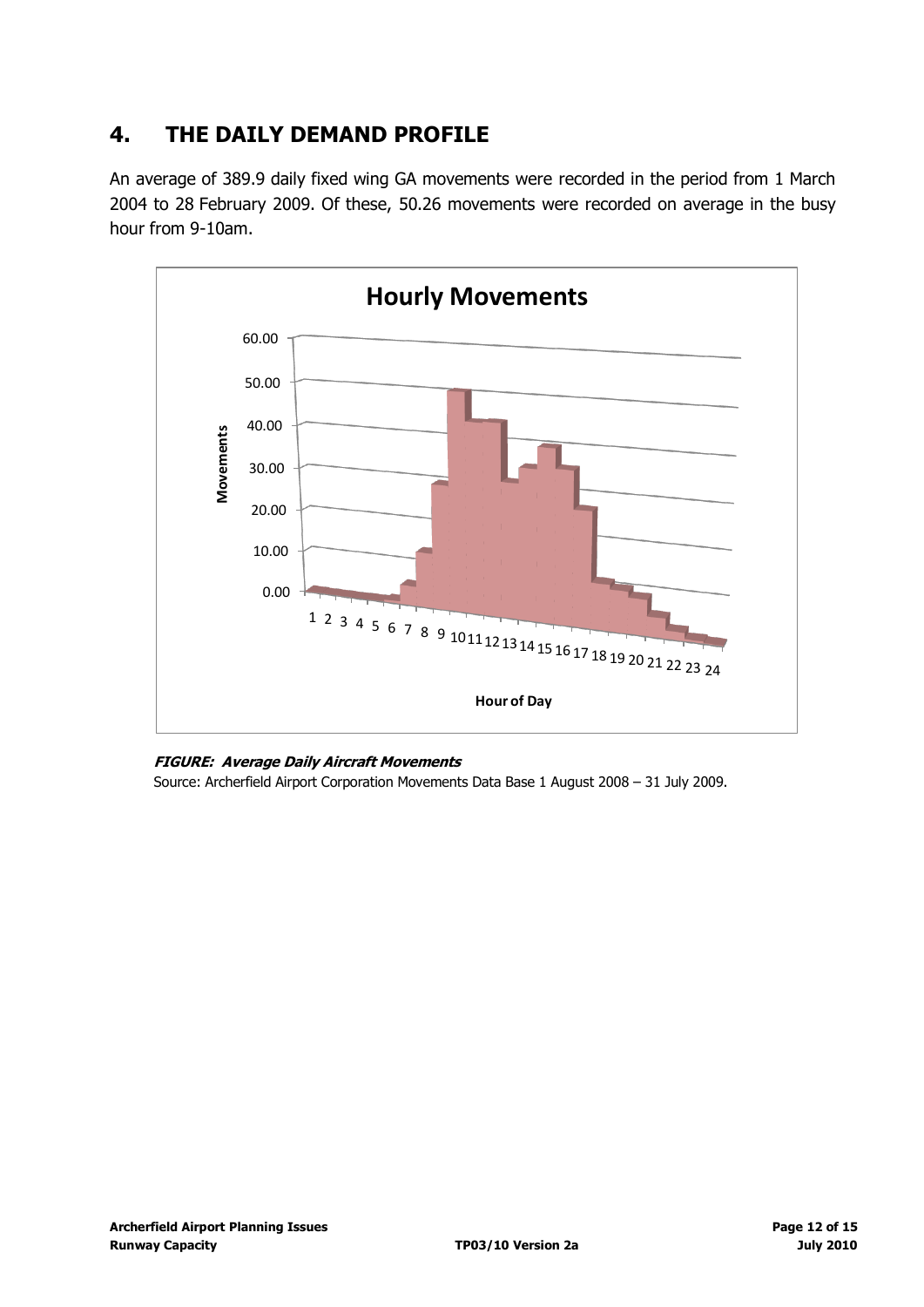## <span id="page-12-0"></span>**5. ANNUAL PRACTICAL CAPACITY**

The estimate of annual capacity is derived by proportionally "scaling up" the current daily demand profile until the peak hour reaches the runway capacity, estimated as 150 movements and hour. This equates to an annual capacity estimate of 425,000 fixed wing movements.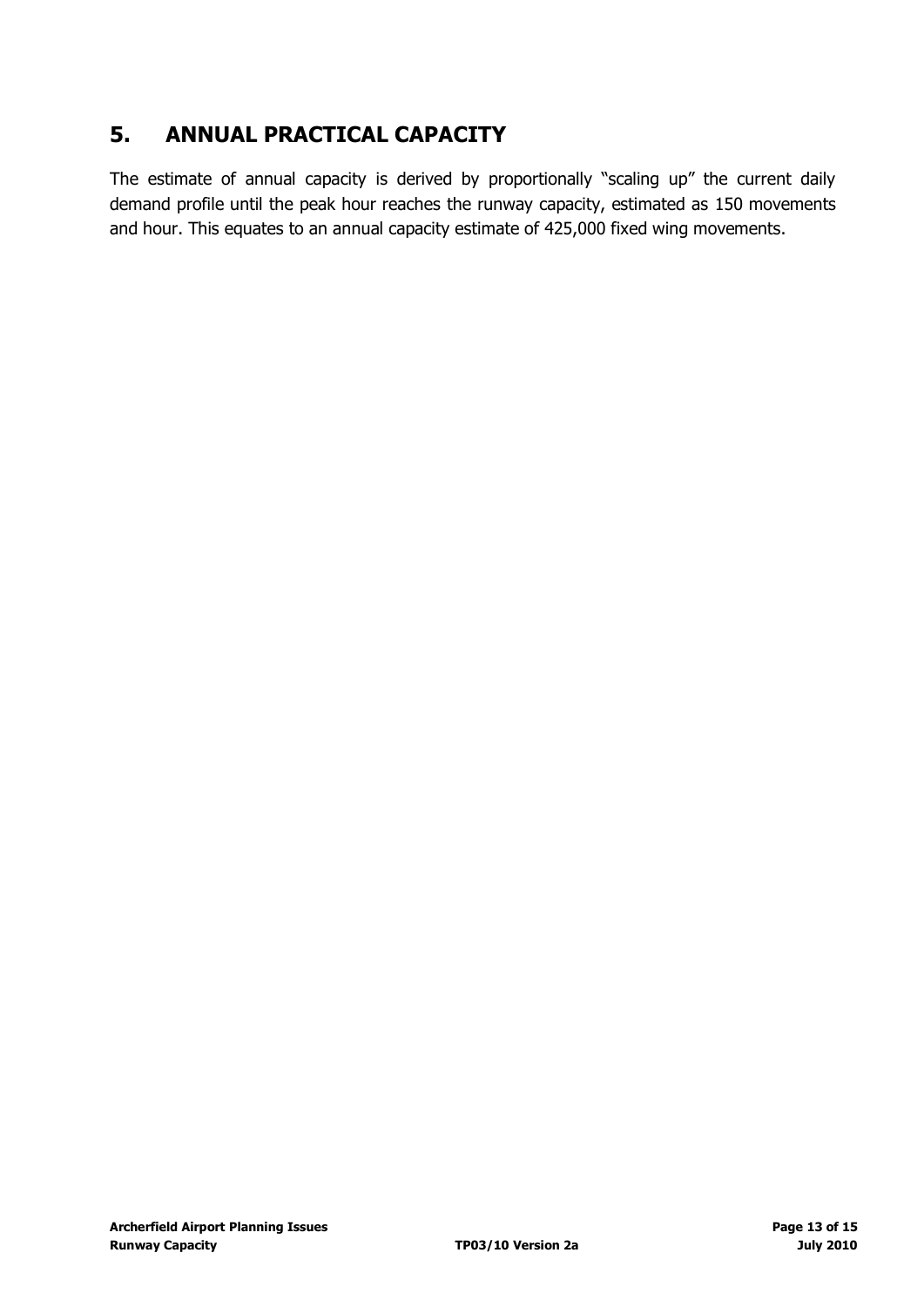## <span id="page-13-0"></span>**6. SUMMARY OF FINDINGS**

An estimate of practical annual capacity has been derived by reference to the runway 10L/10R mode of operations. While other runway operating modes may provide marginal increase or decrease in capacity these runways are the dominant mode of operation and are therefore the primary determinant of overall capacity.

As a consequence, the practical annual capacity of Archerfield Airport is estimated as 425,000 fixed wing operations when aircraft are processed with Class D airspace procedures.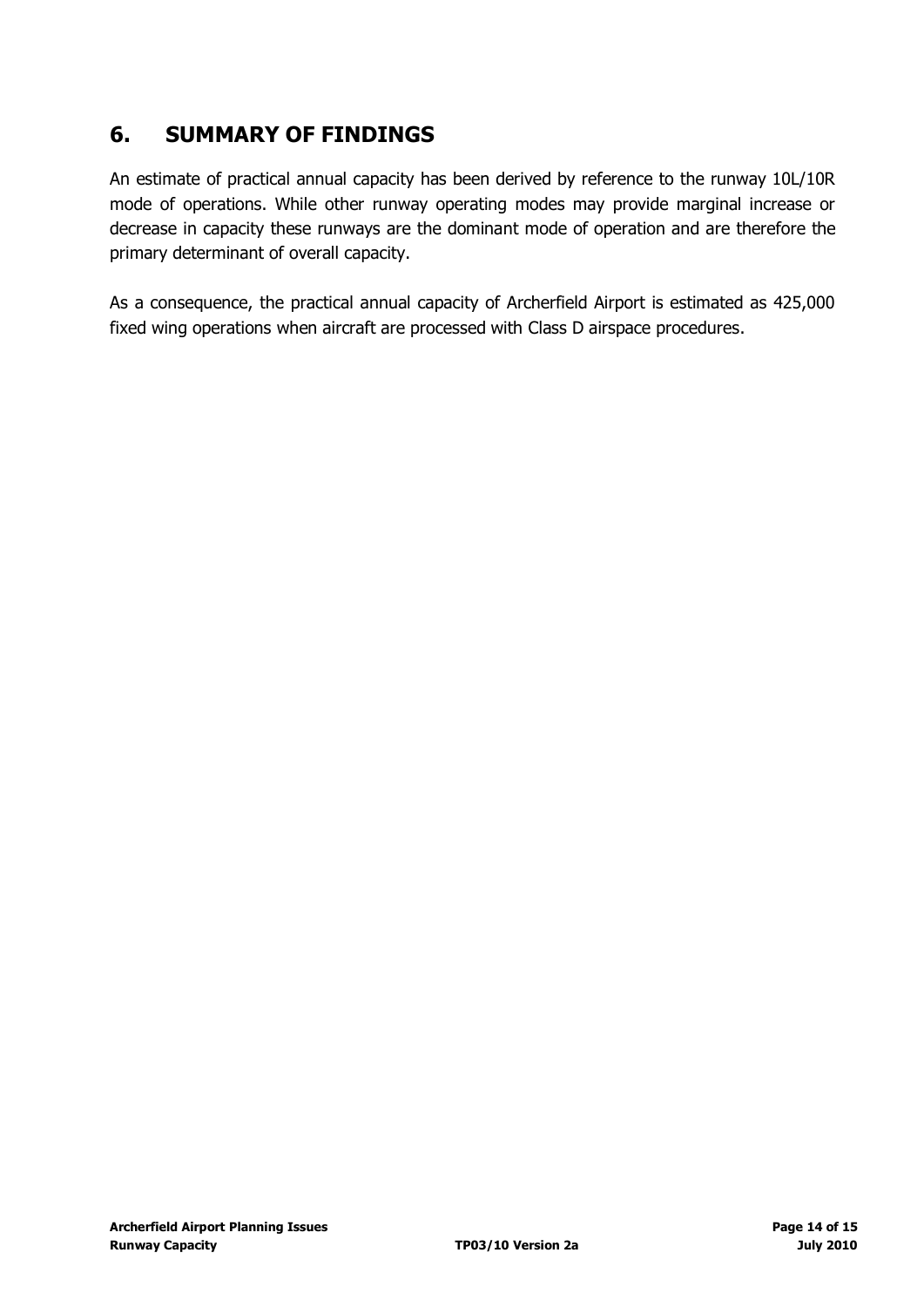# <span id="page-14-0"></span>**7. ABBREVIATIONS & ACRONYMS**

| <b>ATC</b> | air traffic control     |
|------------|-------------------------|
| GA         | general aviation        |
| <b>IFR</b> | instrument flight rules |
|            | large                   |
| S          | small                   |
| <b>VAP</b> | visual approach point   |
| <b>VFR</b> | visual flight rules     |
| VLJ        | very light jet          |
|            |                         |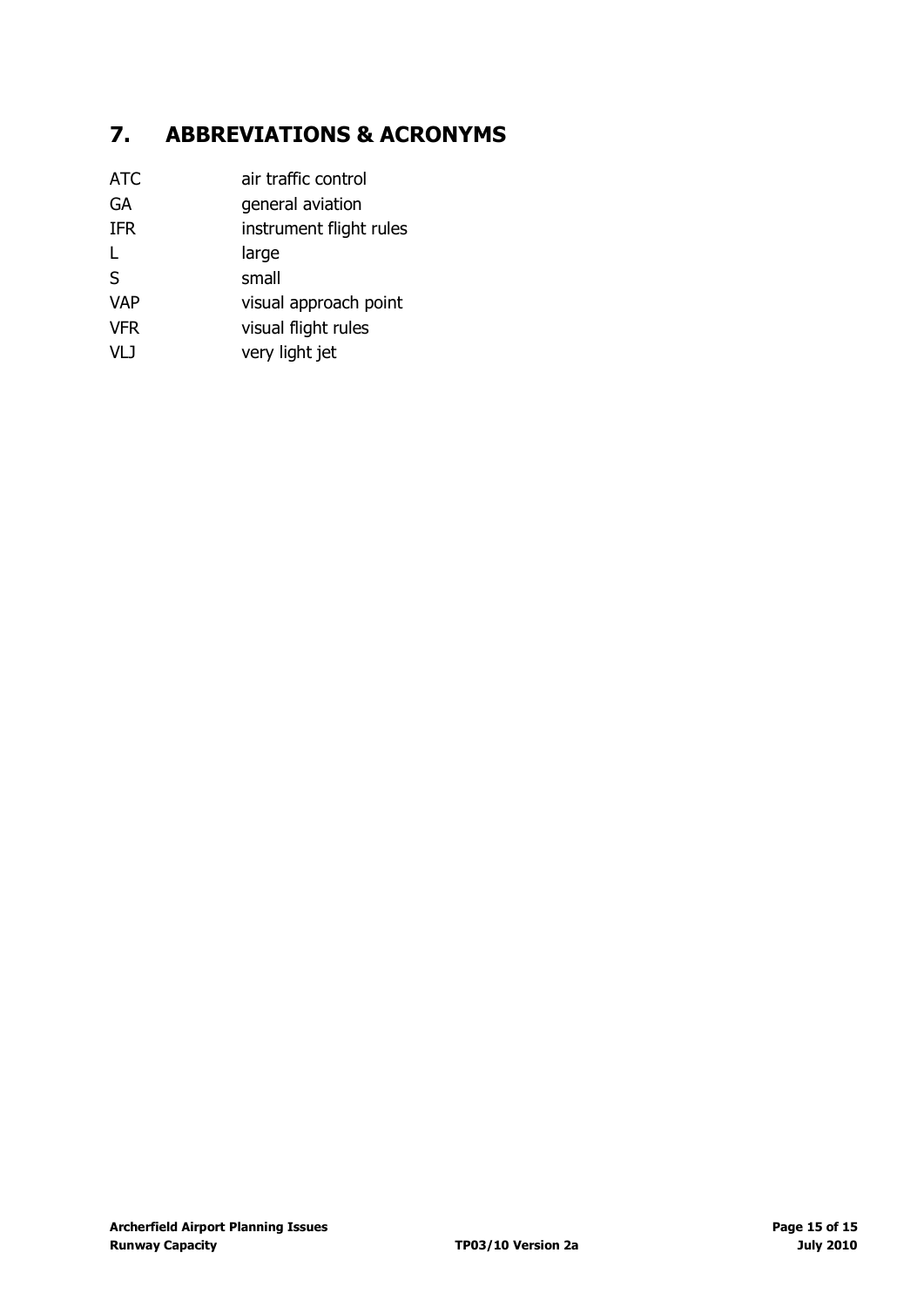### **RUNWAY OCCUPANCY**

**Runway 10L Lead Aircraft S2**

|                 | Approach Speed 70 knots            |                |       |     |                           |          |                             |
|-----------------|------------------------------------|----------------|-------|-----|---------------------------|----------|-----------------------------|
| V th            | 70                                 |                |       | 35  |                           |          |                             |
| V <sub>td</sub> | 65                                 |                | 67.5  |     |                           |          |                             |
| V ba            | 55                                 |                | 60    |     |                           |          |                             |
| V ex            | 25                                 |                | 40    |     |                           |          |                             |
|                 |                                    |                |       |     | Time                      | Distance |                             |
| D1              | Flare & Touchdown                  |                |       |     | $\overline{7}$            | 250      |                             |
| D <sub>2</sub>  | Distance to Brake Application      |                |       |     | 10                        |          | 309 Ab-initio/Student Pilot |
| D <sub>3</sub>  | <b>Braking &amp; Deceleration</b>  |                |       |     |                           |          |                             |
|                 | @2.1m/s                            |                | 2.1   |     | 7                         | 143      |                             |
|                 |                                    |                |       |     |                           |          |                             |
|                 |                                    |                | Total |     | 24                        | 702      |                             |
|                 |                                    |                |       |     |                           |          |                             |
| D4              | Taxi to nearest exit Taxiway       |                |       |     |                           |          |                             |
|                 |                                    |                | 1037  |     | 26                        | 335      |                             |
|                 |                                    |                | Total |     | 50                        |          |                             |
| Final Approach  |                                    |                |       |     |                           |          |                             |
| <b>VFR</b>      | $1.0$ NM                           | L              |       | 28  | 78                        |          |                             |
|                 |                                    | S <sub>1</sub> |       | 36  | 86                        |          |                             |
|                 |                                    | S <sub>2</sub> |       | 51  | 101                       |          |                             |
|                 |                                    |                |       |     |                           |          |                             |
| Final Approach  |                                    |                |       |     |                           |          |                             |
| <b>IFR</b>      | 3.0 NM                             | L              |       | 83  | 83                        |          |                             |
|                 |                                    | S <sub>1</sub> |       | 108 | 158                       |          |                             |
|                 |                                    | S <sub>2</sub> |       | 154 | 204                       |          |                             |
|                 |                                    |                |       |     |                           |          |                             |
|                 | 2 Lead Aircraft in Touch-and-go    |                |       |     |                           |          |                             |
|                 |                                    |                |       |     | Time                      | Distance |                             |
| D <sub>1</sub>  | Flare & Touchdown                  |                |       |     | $\overline{7}$            | 250      |                             |
| D <sub>2</sub>  | Distance to Brake Application      |                |       |     | 10                        |          | 309 Average Student Pilot   |
| D <sub>3</sub>  | <b>Acceleration &amp; Take-off</b> |                |       |     |                           |          |                             |
|                 | normal take-off roll               |                |       | 275 | 13                        |          |                             |
|                 | @                                  | 40             |       |     |                           |          |                             |
|                 | normal take-off distance           |                |       | 455 |                           |          |                             |
|                 | @                                  | 70             |       | 180 | 5                         |          |                             |
|                 | TGO take-off roll                  |                |       |     |                           |          |                             |
|                 | 55                                 | ${\sf to}$     | 70    | 15  | $\ensuremath{\mathsf{3}}$ |          |                             |
|                 | <b>Reaction Time</b>               |                |       |     | 5                         |          |                             |
|                 |                                    |                | Total |     | 30                        |          |                             |
| Final Approach  |                                    |                |       |     |                           |          |                             |
| VFR             | $1.0$ NM                           | L              |       | 28  | 58                        |          |                             |
|                 |                                    | S <sub>1</sub> |       | 36  | 66                        |          |                             |
|                 |                                    | S <sub>2</sub> |       | 51  | 81                        |          |                             |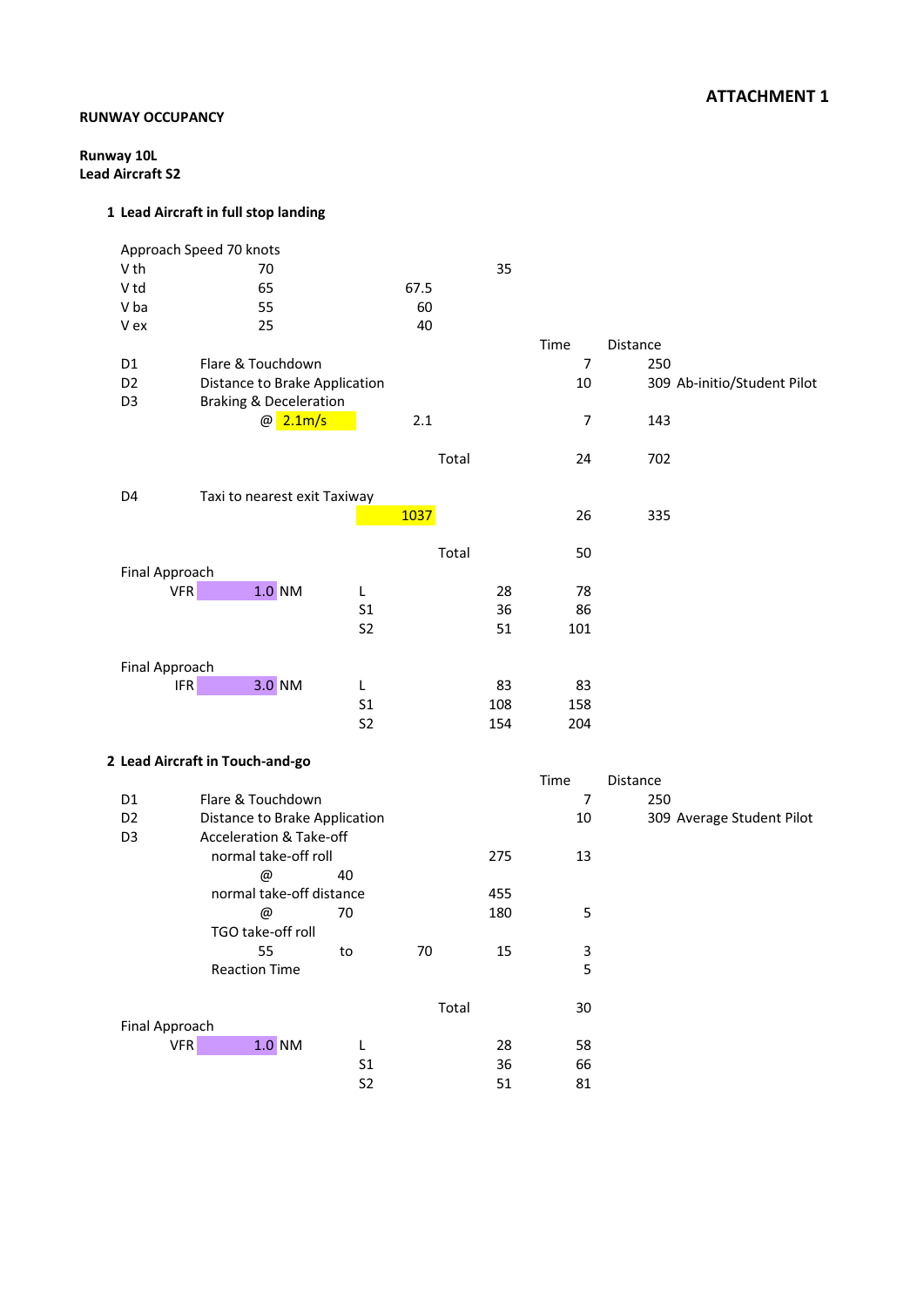## **ATTACHMENT 2**

### **RUNWAY OCCUPANCY**

**Runway 10L Lead Aircraft S1**

|                | Approach Speed 100 knots              |                                  |       |            |             |          |                           |
|----------------|---------------------------------------|----------------------------------|-------|------------|-------------|----------|---------------------------|
| V th           | 100                                   |                                  |       | 50         |             |          |                           |
| V td           | 95                                    |                                  | 97.5  |            |             |          |                           |
| V ba           | 85                                    |                                  | 90    |            |             |          |                           |
| V ex           | 25                                    |                                  | 55    |            |             |          |                           |
|                |                                       |                                  |       |            | Time        | Distance |                           |
| D1             | Flare & Touchdown                     |                                  |       |            | 5           | 250      |                           |
| D <sub>2</sub> | Distance to Brake Application         |                                  |       |            | 10          |          | 463 Student Pilot         |
| D <sub>3</sub> | <b>Braking &amp; Deceleration</b>     |                                  |       |            |             |          |                           |
|                | @ 2.3m/s                              |                                  | 2.3   |            | 13          | 359      |                           |
|                |                                       |                                  |       |            |             |          |                           |
|                |                                       |                                  | Total |            | 28          | 1072     |                           |
|                |                                       |                                  |       |            |             |          |                           |
| D4             | Taxi to nearest exit Taxiway          |                                  |       |            |             |          |                           |
|                |                                       |                                  | 1431  |            | 28          | 359      |                           |
|                |                                       |                                  |       |            |             |          |                           |
|                |                                       |                                  | Total |            | 56          |          |                           |
| Final Approach |                                       |                                  |       |            |             |          |                           |
|                | <b>VFR</b><br>$1.0$ NM                | L                                |       | 28         | 84          |          |                           |
|                |                                       | S <sub>1</sub>                   |       | 36         | 92          |          |                           |
|                |                                       | S <sub>2</sub>                   |       | 51         | 107         |          |                           |
|                |                                       |                                  |       |            |             |          |                           |
| Final Approach |                                       |                                  |       |            |             |          |                           |
|                | $\ensuremath{\mathsf{IFR}}$<br>3.0 NM | L                                |       | 83         | 139         |          |                           |
|                |                                       | S <sub>1</sub><br>S <sub>2</sub> |       | 108<br>154 | 164<br>210  |          |                           |
|                |                                       |                                  |       |            |             |          |                           |
|                | 2 Lead Aircraft in Touch-and-go       |                                  |       |            |             |          |                           |
|                |                                       |                                  |       |            | Time        | Distance |                           |
| D1             | Flare & Touchdown                     |                                  |       |            | 5           | 250      |                           |
| D <sub>2</sub> | Distance to Brake Application         |                                  |       |            | 10          |          | 463 Average Student Pilot |
| D <sub>3</sub> | Acceleration & Take-off               |                                  |       |            |             |          |                           |
|                | normal take-off roll                  |                                  |       | 465        | 16          |          |                           |
|                | $\circledcirc$                        | 55                               |       |            |             |          |                           |
|                | normal take-off distance              |                                  |       | 700        |             |          |                           |
|                | $^{\copyright}$                       | 100                              |       | 235        | 5           |          |                           |
|                | TGO take-off roll                     |                                  |       |            |             |          |                           |
|                | 85                                    | to                               | 100   | 15         | $\mathbf 2$ |          |                           |
|                | <b>Reaction Time</b>                  |                                  |       |            | 5           |          |                           |
|                |                                       |                                  |       |            |             |          |                           |
|                |                                       |                                  | Total |            | 27          |          |                           |
| Final Approach |                                       |                                  |       |            |             |          |                           |
|                | <b>VFR</b><br>$1.0$ NM                | L                                |       | 28         | 55          |          |                           |
|                |                                       | S <sub>1</sub>                   |       | 36         | 63          |          |                           |
|                |                                       | S <sub>2</sub>                   |       | 51         | 78          |          |                           |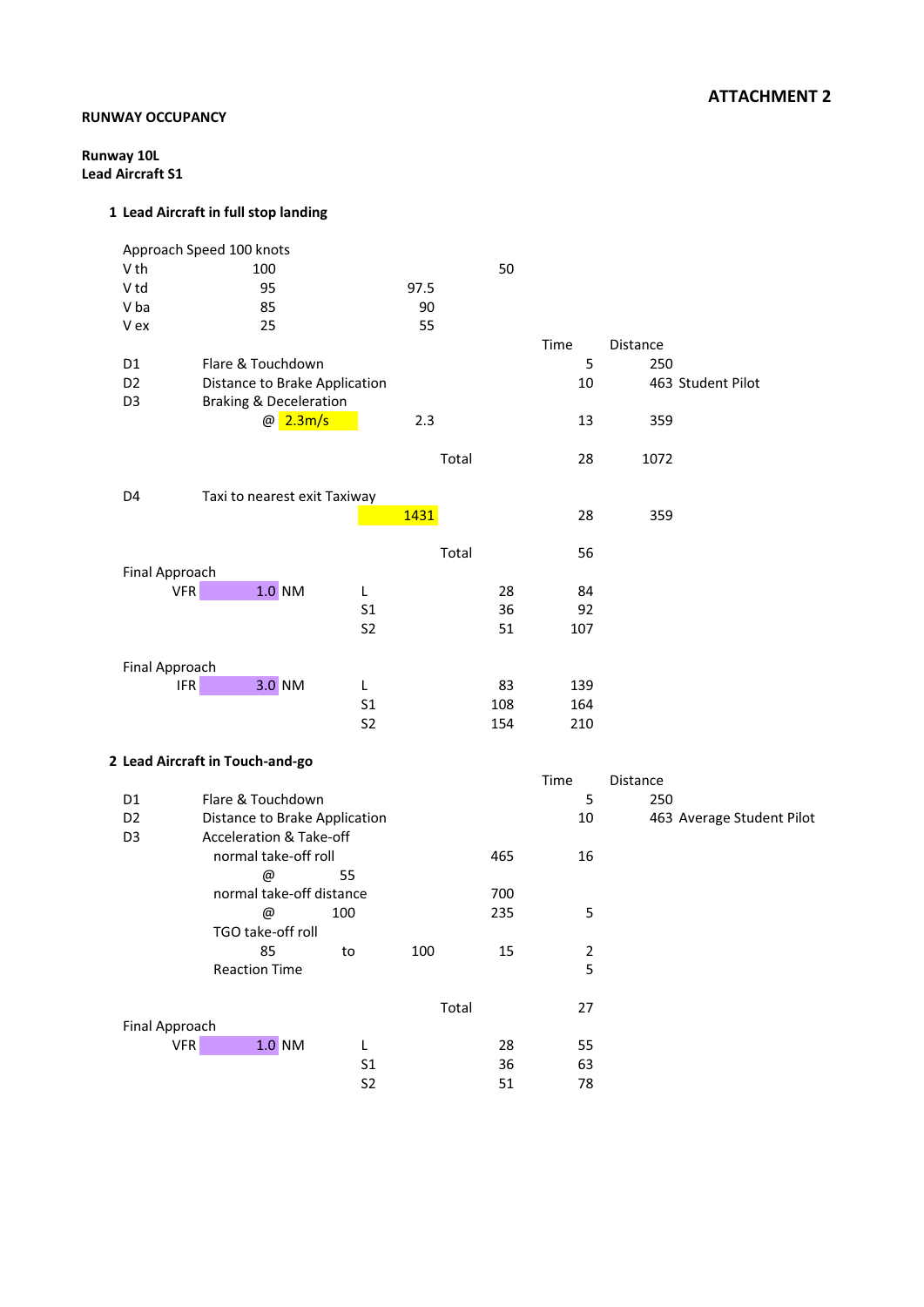### **ATTACHMENT 3**

### **RUNWAY OCCUPANCY**

**Runway 10L Lead Aircraft L**

|                       | Approach Speed 130 knots          |                                  |       |          |              |          |                       |
|-----------------------|-----------------------------------|----------------------------------|-------|----------|--------------|----------|-----------------------|
| V th                  | 130                               |                                  |       | 65       |              |          |                       |
| V <sub>td</sub>       | 125                               |                                  | 127.5 |          |              |          |                       |
| V ba                  | 115                               |                                  | 120   |          |              |          |                       |
| V ex                  | 25                                |                                  | 70    |          |              |          |                       |
|                       |                                   |                                  |       |          | Time         | Distance |                       |
| D1                    | Flare & Touchdown                 |                                  |       |          | 4            | 250      |                       |
| D <sub>2</sub>        | Distance to Brake Application     |                                  |       |          | 5            |          | 309 Experienced Pilot |
| D <sub>3</sub>        | <b>Braking &amp; Deceleration</b> |                                  |       |          |              |          |                       |
|                       | @ 2.5m/s                          |                                  | 2.5   |          | 17           | 630      |                       |
|                       |                                   |                                  |       |          |              |          |                       |
|                       |                                   |                                  | Total |          | 26           | 1189     |                       |
|                       |                                   |                                  |       |          |              |          |                       |
| D4                    | Taxi to nearest exit Taxiway      |                                  |       |          |              |          |                       |
|                       |                                   |                                  | 1431  |          | 19           | 242      |                       |
|                       |                                   |                                  |       |          |              |          |                       |
|                       |                                   |                                  | Total |          | 45           |          |                       |
| Final Approach        |                                   |                                  |       |          |              |          |                       |
| <b>VFR</b>            | $1.0$ NM                          | L                                |       | 28       | 73           |          |                       |
|                       |                                   | S <sub>1</sub>                   |       | 36       | 81           |          |                       |
|                       |                                   | S <sub>2</sub>                   |       | 51       | 96           |          |                       |
|                       |                                   |                                  |       |          |              |          |                       |
| Final Approach        |                                   |                                  |       |          |              |          |                       |
| <b>IFR</b>            | 3.0 NM                            | L                                |       | 83       | 128          |          |                       |
|                       |                                   | S <sub>1</sub>                   |       | 108      | 153          |          |                       |
|                       |                                   | S <sub>2</sub>                   |       | 154      | 154          |          |                       |
|                       |                                   |                                  |       |          |              |          |                       |
|                       | 2 Lead Aircraft in Touch-and-go   |                                  |       |          |              |          |                       |
|                       |                                   |                                  |       |          | Time         | Distance |                       |
| D1                    | Flare & Touchdown                 |                                  |       |          | 4            | 250      |                       |
| D <sub>2</sub>        | Distance to Brake Application     |                                  |       |          | 5            |          | 309 Experienced Pilot |
| D <sub>3</sub>        | Acceleration & Take-off           |                                  |       |          |              |          |                       |
|                       | normal take-off roll              |                                  |       | 1050     | 29           |          |                       |
|                       | @                                 | 70                               |       |          |              |          |                       |
|                       | normal take-off distance          |                                  |       | 1140     |              |          |                       |
|                       | @                                 | 130                              |       | 90       | $\mathbf{1}$ |          |                       |
|                       | TGO take-off roll                 |                                  |       |          |              |          |                       |
|                       | 115                               | to                               | 130   | 15       | 3            |          |                       |
|                       | <b>Reaction Time</b>              |                                  |       |          | 5            |          |                       |
|                       |                                   |                                  |       |          |              |          |                       |
|                       |                                   |                                  | Total |          | 18           |          |                       |
| <b>Final Approach</b> |                                   |                                  |       |          |              |          |                       |
|                       | $1.0$ NM                          | $\mathsf L$                      |       | 28       | 46           |          |                       |
|                       |                                   |                                  |       |          |              |          |                       |
|                       |                                   | S <sub>1</sub><br>S <sub>2</sub> |       | 36<br>51 | 54<br>69     |          |                       |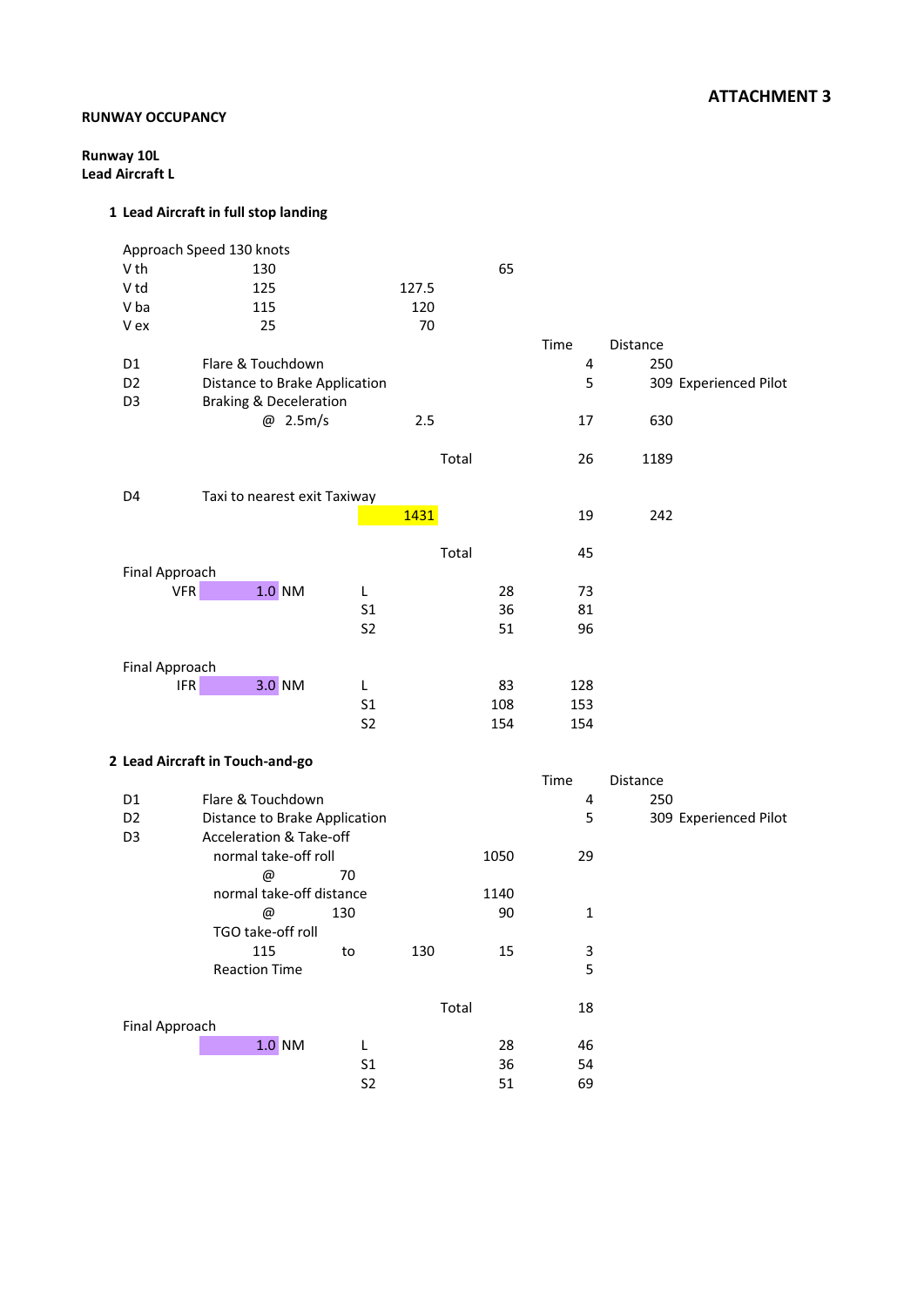#### **AIRCRAFT SEPARATION MATRIX**

## **Runway 10L**

### **Lead Aircraft in full stop landing**

|                |                      |          | <b>Trailing Aircraft</b> |             |                             |         |            |                 |        |
|----------------|----------------------|----------|--------------------------|-------------|-----------------------------|---------|------------|-----------------|--------|
|                | <b>Lead Aircraft</b> |          | L - VFR                  |             | S1 - VFR S2 - VFR L- IFR    |         | $S1 - IFR$ | $S2 - IFR$      |        |
| L              | <b>VFR</b>           |          | 73                       | 81          | 96                          | 128     | 153        | 154             |        |
| S1             | <b>VFR</b>           |          | 84                       | 92          | 107                         | 139     | 164        | 210             |        |
| S <sub>2</sub> | <b>VFR</b>           |          | 78                       | 86          | 101                         | 83      | 158        | 204             |        |
| L.             | <b>IFR</b>           |          | 73                       | 81          | 96                          | 128     | 153        | 154             |        |
| S <sub>1</sub> | <b>IFR</b>           |          | 84                       | 92          | 107                         | 139     | 164        | 210             |        |
| S <sub>2</sub> | <b>IFR</b>           |          | 78                       | 86          | 101                         | 83      | 158        | 204             |        |
|                |                      | % In Mix |                          | % Full Stop |                             |         |            |                 |        |
| L              | <b>VFR</b>           | 1.4%     | 0.014                    | 0.0%        |                             | 0.00%   |            |                 |        |
| S <sub>1</sub> | <b>VFR</b>           | 13.4%    | 0.134                    | 100.0%      |                             | 13.40%  |            |                 |        |
| S <sub>2</sub> | <b>VFR</b>           | 61.0%    | 0.610                    | 100.0%      |                             | 61.00%  |            |                 |        |
| L.             | <b>IFR</b>           | 10.1%    | 0.101                    | 100.0%      |                             | 10.10%  |            |                 |        |
| S1             | <b>IFR</b>           | 5.6%     | 0.056                    | 100.0%      |                             | 5.60%   |            |                 |        |
| S <sub>2</sub> | <b>IFR</b>           | 8.5%     | 0.085                    | 100.0%      |                             | 8.50%   | 98.60%     |                 | 40.8%  |
|                |                      |          |                          |             |                             |         |            |                 |        |
|                |                      |          | <b>Trailing Aircraft</b> |             |                             |         |            |                 |        |
|                | <b>Lead Aircraft</b> |          | L-VFR                    | S1 - VFR    | S <sub>2</sub> - VFR L- IFR |         | $S1 - IFR$ | $S2 - IFR$      |        |
| L              | <b>VFR</b>           |          | 0.00020                  | 0.00188     | 0.00854                     | 0.00141 | 0.00078    | 0.00119         |        |
| S <sub>1</sub> | <b>VFR</b>           |          | 0.00188                  | 0.01796     | 0.08174                     | 0.01353 |            | 0.00750 0.01139 |        |
| S <sub>2</sub> | <b>VFR</b>           |          | 0.00854                  | 0.08174     | 0.37210                     | 0.06161 | 0.03416    | 0.05185         |        |
| L.             | <b>IFR</b>           |          | 0.00141                  | 0.01353     | 0.06161                     | 0.01020 | 0.00566    | 0.00859         |        |
| S1             | <b>IFR</b>           |          | 0.00078                  | 0.00750     | 0.03416                     | 0.00566 | 0.00314    | 0.00476         |        |
| S <sub>2</sub> | <b>IFR</b>           |          | 0.00119                  | 0.01139     | 0.05185                     | 0.00859 | 0.00476    | 0.00723         | 1.0000 |
|                |                      |          | 0.0146                   | 0.1523      | 0.8198                      | 0.1805  | 0.1193     | 0.1833          |        |
|                |                      |          | 0.1579                   | 1.6523      | 8.7462                      | 1.8807  | 1.2300     | 2.3919          |        |
|                |                      |          | 0.6661                   | 7.0296      | 37.5821                     | 5.1136  | 5.3973     | 10.5774         |        |
|                |                      |          | 0.1029                   | 1.0959      | 5.9146                      | 1.3056  | 0.8660     | 1.3229          |        |
|                |                      |          | 0.0655                   | 0.6900      | 3.6551                      | 0.7867  | 0.5150     | 0.9996          |        |
|                |                      |          | 0.0928                   | 0.9795      | 5.2369                      | 0.7130  | 0.7521     | 1.4749          | 110.46 |
|                |                      |          |                          |             |                             |         |            |                 |        |

### **Lead Aircraft in touch-and-go**

|                |               |          | <b>Trailing Aircraft</b> |              |                             |       |            |            |       |
|----------------|---------------|----------|--------------------------|--------------|-----------------------------|-------|------------|------------|-------|
|                | Lead Aircraft |          | L - VFR                  | $S1 - VFR$   | S <sub>2</sub> - VFR L- IFR |       | $S1 - IFR$ | $S2 - IFR$ |       |
| L              | <b>VFR</b>    |          | 46                       | 54           | 69                          | 0     | 0          | 0          |       |
| S1             | <b>VFR</b>    |          | 55                       | 63           | 78                          | 0     | 0          | 0          |       |
| S <sub>2</sub> | <b>VFR</b>    |          | 58                       | 66           | 81                          | 0     | 0          | 0          |       |
| L              | IFR.          |          | 0                        | 0            | 0                           | 0     | 0          | 0          |       |
| S1             | <b>IFR</b>    |          | 0                        | 0            | 110                         | 0     | 0          | 0          |       |
| S <sub>2</sub> | <b>IFR</b>    |          | 0                        | 0            | 113                         | 0     | 0          | 0          |       |
|                |               |          |                          |              |                             |       |            |            |       |
|                |               | % In Mix |                          | % Touch & Go |                             |       |            |            |       |
| L              | <b>VFR</b>    | 0.3%     | 0.003                    | 0%           |                             | 0.0%  |            |            |       |
| S1             | <b>VFR</b>    | 10.1%    | 0.101                    | 100%         |                             | 10.1% |            |            |       |
| S <sub>2</sub> | <b>VFR</b>    | 89.6%    | 0.896                    | 100%         |                             | 89.6% |            |            |       |
| L              | <b>IFR</b>    | 0.0%     | 0.000                    | 0%           |                             | 0.0%  |            |            |       |
| S1             | <b>IFR</b>    | 0.0%     | 0.000                    | 0%           |                             | 0.0%  |            |            |       |
| S <sub>2</sub> | <b>IFR</b>    | 0.0%     | 0.000                    | 0%           |                             | 0.0%  | 99.70%     |            | 59.2% |
|                |               |          |                          |              |                             |       |            |            |       |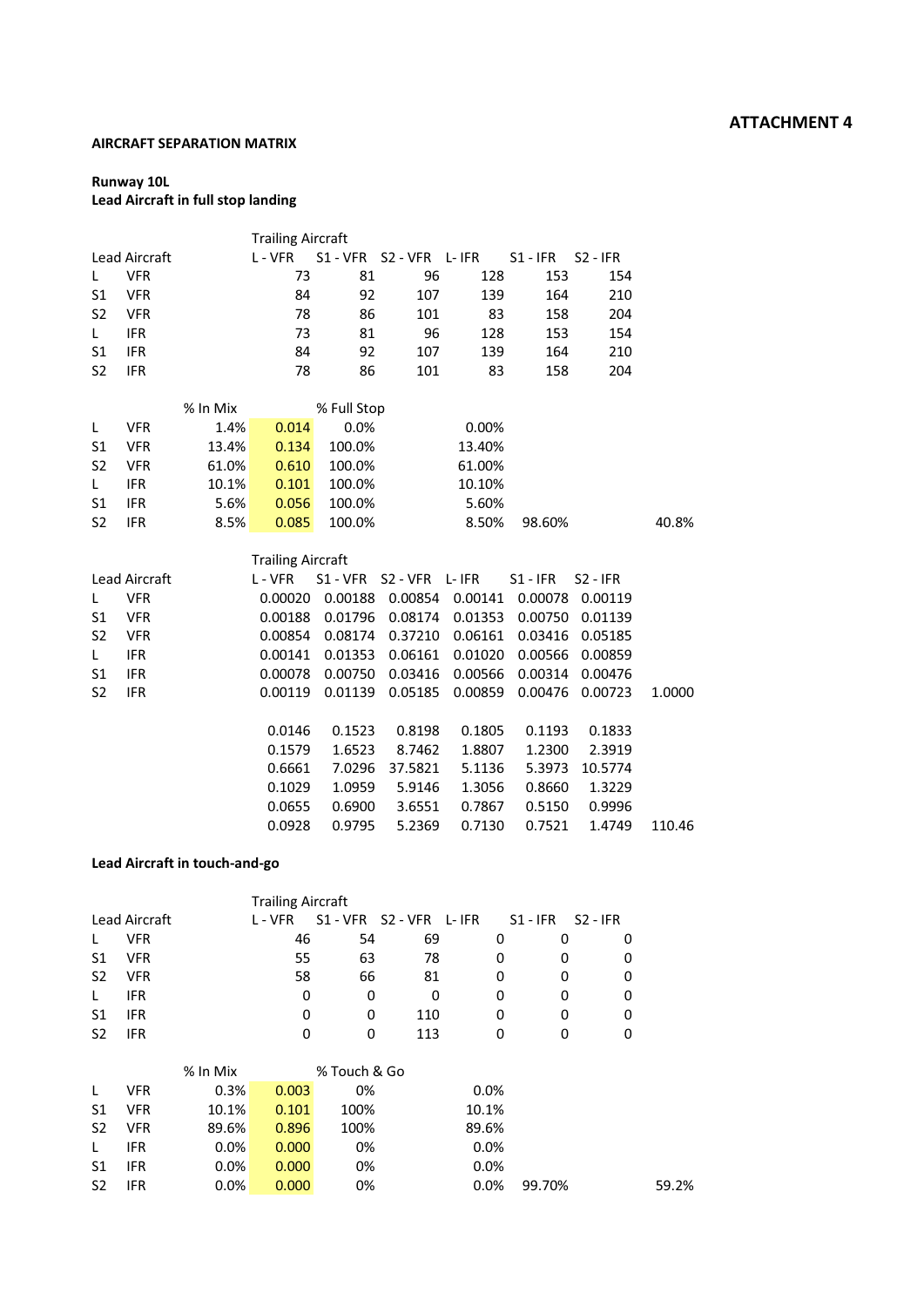|                | <b>Trailing Aircraft</b>      |         |        |                          |        |            |            |       |  |  |  |  |
|----------------|-------------------------------|---------|--------|--------------------------|--------|------------|------------|-------|--|--|--|--|
|                | Lead Aircraft                 | L - VFR |        | S1 - VFR S2 - VFR L- IFR |        | $S1 - IFR$ | $S2 - IFR$ |       |  |  |  |  |
| L.             | <b>VFR</b>                    | 0.0000  | 0.0003 | 0.0027                   | 0.0000 | 0.0000     | 0.0000     |       |  |  |  |  |
| S <sub>1</sub> | <b>VFR</b>                    | 0.0003  | 0.0102 | 0.0905                   | 0.0000 | 0.0000     | 0.0000     |       |  |  |  |  |
| S <sub>2</sub> | <b>VFR</b>                    | 0.0027  | 0.0905 | 0.8028                   | 0.0000 | 0.0000     | 0.0000     |       |  |  |  |  |
| L.             | <b>IFR</b>                    | 0.0000  | 0.0000 | 0.0000                   | 0.0000 | 0.0000     | 0.0000     |       |  |  |  |  |
| S <sub>1</sub> | <b>IFR</b>                    | 0.0000  | 0.0000 | 0.0000                   | 0.0000 | 0.0000     | 0.0000     |       |  |  |  |  |
| S <sub>2</sub> | <b>IFR</b>                    | 0.0000  | 0.0000 | 0.0000                   | 0.0000 | 0.0000     | 0.0000     |       |  |  |  |  |
|                |                               |         |        |                          |        |            |            |       |  |  |  |  |
|                |                               | 0.0000  | 0.0162 | 0.1863                   | 0.0000 | 0.0000     | 0.0000     |       |  |  |  |  |
|                |                               | 0.0165  | 0.6426 | 7.0590                   | 0.0000 | 0.0000     | 0.0000     |       |  |  |  |  |
|                |                               | 0.1566  | 5.9730 | 65.0268                  | 0.0000 | 0.0000     | 0.0000     |       |  |  |  |  |
|                |                               | 0.0000  | 0.0000 | 0.0000                   | 0.0000 | 0.0000     | 0.0000     |       |  |  |  |  |
|                |                               | 0.0000  | 0.0000 | 0.0000                   | 0.0000 | 0.0000     | 0.0000     |       |  |  |  |  |
|                |                               | 0.0000  | 0.0000 | 0.0000                   | 0.0000 | 0.0000     | 0.0000     | 79.08 |  |  |  |  |
|                |                               |         |        |                          |        |            |            |       |  |  |  |  |
|                | Weighted hourly contributions |         |        |                          |        |            |            |       |  |  |  |  |
|                |                               | 0.0060  | 0.0621 | 0.3345                   | 0.0736 | 0.0487     | 0.0748     |       |  |  |  |  |
|                |                               | 0.0644  | 0.6741 | 3.5684                   | 0.7673 | 0.5018     | 0.9759     |       |  |  |  |  |
|                |                               | 0.2718  | 2.8681 | 15.3335                  | 2.0863 | 2.2021     | 4.3156     |       |  |  |  |  |
|                |                               | 0.0420  | 0.4471 | 2.4132                   | 0.5327 | 0.3533     | 0.5397     |       |  |  |  |  |
|                |                               | 0.0267  | 0.2815 | 1.4913                   | 0.3210 | 0.2101     | 0.4078     |       |  |  |  |  |
|                |                               | 0.0379  | 0.3996 | 2.1367                   | 0.2909 | 0.3069     | 0.6018     |       |  |  |  |  |
|                |                               | 0.0000  | 0.0096 | 0.1103                   | 0.0000 | 0.0000     | 0.0000     |       |  |  |  |  |
|                |                               | 0.0098  | 0.3804 | 4.1789                   | 0.0000 | 0.0000     | 0.0000     |       |  |  |  |  |
|                |                               | 0.0927  | 3.5360 | 38.4959                  | 0.0000 | 0.0000     | 0.0000     |       |  |  |  |  |
|                |                               | 0.0000  | 0.0000 | 0.0000                   | 0.0000 | 0.0000     | 0.0000     |       |  |  |  |  |
|                |                               | 0.0000  | 0.0000 | 0.0000                   | 0.0000 | 0.0000     | 0.0000     |       |  |  |  |  |
|                |                               | 0.0000  | 0.0000 | 0.0000                   | 0.0000 | 0.0000     | 0.0000     | 91.88 |  |  |  |  |

39 Arrivals/hour

23 TGO Departures/hour

16 Departures/hour

78 Movements/hour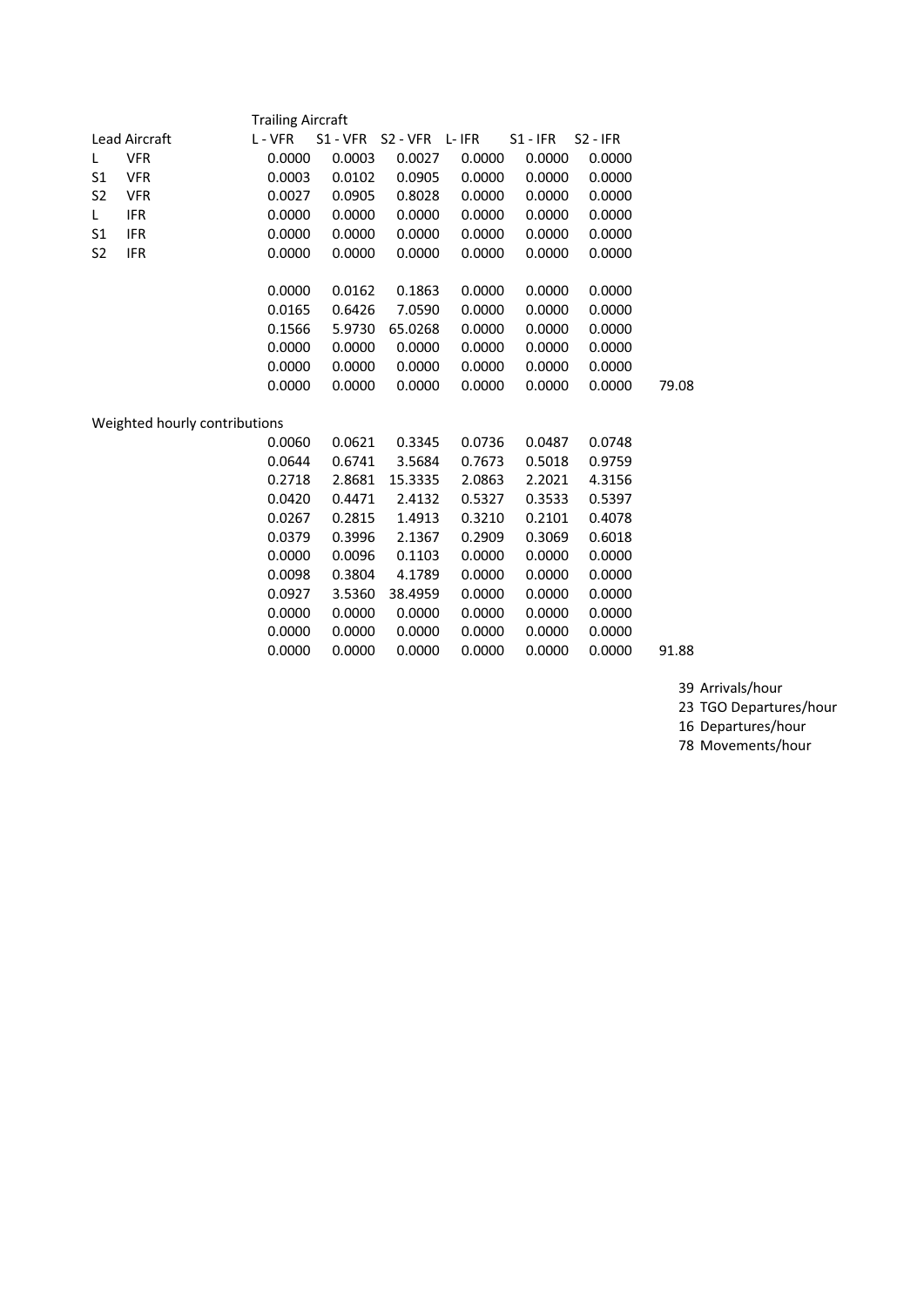### **RUNWAY OCCUPANCY**

**Runway 10L Lead Aircraft S2**

| V th<br>35<br>70<br>V <sub>td</sub><br>65<br>67.5<br>V ba<br>55<br>60<br>35<br>V ex<br>15<br>Time<br>Distance<br>$\overline{7}$<br>Flare & Touchdown<br>D <sub>1</sub><br>250<br>D <sub>2</sub><br>Distance to Brake Application<br>10<br>309 Ab-initio/Student Pilot<br><b>Braking &amp; Deceleration</b><br>D <sub>3</sub><br>@ 2.1m/s<br>2.1<br>9<br>167<br>Total<br>726<br>26<br>Taxi to nearest exit Taxiway<br>D4<br>789<br>8<br>63<br>Total<br>34<br>Final Approach<br><b>VFR</b><br>$1.0$ NM<br>28<br>62<br>L<br>S <sub>1</sub><br>36<br>70<br>S <sub>2</sub><br>51<br>85<br>Final Approach<br>3.0 NM<br><b>IFR</b><br>L<br>83<br>117<br>S <sub>1</sub><br>142<br>108<br>S <sub>2</sub><br>154<br>188<br>2 Lead Aircraft in Touch-and-go<br>Time<br>Distance<br>Flare & Touchdown<br>$\overline{7}$<br>D <sub>1</sub><br>250<br>D <sub>2</sub><br>Distance to Brake Application<br>12<br>370 Average Student Pilot<br><b>Acceleration &amp; Take-off</b><br>D <sub>3</sub><br>normal take-off roll<br>15<br>275<br>35<br>@<br>normal take-off distance<br>455<br>70<br>180<br>5<br>@<br>TGO take-off roll<br>55<br>70<br>15<br>3<br>$\mathsf{to}$<br><b>Reaction Time</b><br>5 | Approach Speed 70 knots |  |  |  |
|----------------------------------------------------------------------------------------------------------------------------------------------------------------------------------------------------------------------------------------------------------------------------------------------------------------------------------------------------------------------------------------------------------------------------------------------------------------------------------------------------------------------------------------------------------------------------------------------------------------------------------------------------------------------------------------------------------------------------------------------------------------------------------------------------------------------------------------------------------------------------------------------------------------------------------------------------------------------------------------------------------------------------------------------------------------------------------------------------------------------------------------------------------------------------------------|-------------------------|--|--|--|
|                                                                                                                                                                                                                                                                                                                                                                                                                                                                                                                                                                                                                                                                                                                                                                                                                                                                                                                                                                                                                                                                                                                                                                                        |                         |  |  |  |
|                                                                                                                                                                                                                                                                                                                                                                                                                                                                                                                                                                                                                                                                                                                                                                                                                                                                                                                                                                                                                                                                                                                                                                                        |                         |  |  |  |
|                                                                                                                                                                                                                                                                                                                                                                                                                                                                                                                                                                                                                                                                                                                                                                                                                                                                                                                                                                                                                                                                                                                                                                                        |                         |  |  |  |
|                                                                                                                                                                                                                                                                                                                                                                                                                                                                                                                                                                                                                                                                                                                                                                                                                                                                                                                                                                                                                                                                                                                                                                                        |                         |  |  |  |
|                                                                                                                                                                                                                                                                                                                                                                                                                                                                                                                                                                                                                                                                                                                                                                                                                                                                                                                                                                                                                                                                                                                                                                                        |                         |  |  |  |
|                                                                                                                                                                                                                                                                                                                                                                                                                                                                                                                                                                                                                                                                                                                                                                                                                                                                                                                                                                                                                                                                                                                                                                                        |                         |  |  |  |
|                                                                                                                                                                                                                                                                                                                                                                                                                                                                                                                                                                                                                                                                                                                                                                                                                                                                                                                                                                                                                                                                                                                                                                                        |                         |  |  |  |
|                                                                                                                                                                                                                                                                                                                                                                                                                                                                                                                                                                                                                                                                                                                                                                                                                                                                                                                                                                                                                                                                                                                                                                                        |                         |  |  |  |
|                                                                                                                                                                                                                                                                                                                                                                                                                                                                                                                                                                                                                                                                                                                                                                                                                                                                                                                                                                                                                                                                                                                                                                                        |                         |  |  |  |
|                                                                                                                                                                                                                                                                                                                                                                                                                                                                                                                                                                                                                                                                                                                                                                                                                                                                                                                                                                                                                                                                                                                                                                                        |                         |  |  |  |
|                                                                                                                                                                                                                                                                                                                                                                                                                                                                                                                                                                                                                                                                                                                                                                                                                                                                                                                                                                                                                                                                                                                                                                                        |                         |  |  |  |
|                                                                                                                                                                                                                                                                                                                                                                                                                                                                                                                                                                                                                                                                                                                                                                                                                                                                                                                                                                                                                                                                                                                                                                                        |                         |  |  |  |
|                                                                                                                                                                                                                                                                                                                                                                                                                                                                                                                                                                                                                                                                                                                                                                                                                                                                                                                                                                                                                                                                                                                                                                                        |                         |  |  |  |
|                                                                                                                                                                                                                                                                                                                                                                                                                                                                                                                                                                                                                                                                                                                                                                                                                                                                                                                                                                                                                                                                                                                                                                                        |                         |  |  |  |
|                                                                                                                                                                                                                                                                                                                                                                                                                                                                                                                                                                                                                                                                                                                                                                                                                                                                                                                                                                                                                                                                                                                                                                                        |                         |  |  |  |
|                                                                                                                                                                                                                                                                                                                                                                                                                                                                                                                                                                                                                                                                                                                                                                                                                                                                                                                                                                                                                                                                                                                                                                                        |                         |  |  |  |
|                                                                                                                                                                                                                                                                                                                                                                                                                                                                                                                                                                                                                                                                                                                                                                                                                                                                                                                                                                                                                                                                                                                                                                                        |                         |  |  |  |
|                                                                                                                                                                                                                                                                                                                                                                                                                                                                                                                                                                                                                                                                                                                                                                                                                                                                                                                                                                                                                                                                                                                                                                                        |                         |  |  |  |
|                                                                                                                                                                                                                                                                                                                                                                                                                                                                                                                                                                                                                                                                                                                                                                                                                                                                                                                                                                                                                                                                                                                                                                                        |                         |  |  |  |
|                                                                                                                                                                                                                                                                                                                                                                                                                                                                                                                                                                                                                                                                                                                                                                                                                                                                                                                                                                                                                                                                                                                                                                                        |                         |  |  |  |
|                                                                                                                                                                                                                                                                                                                                                                                                                                                                                                                                                                                                                                                                                                                                                                                                                                                                                                                                                                                                                                                                                                                                                                                        |                         |  |  |  |
|                                                                                                                                                                                                                                                                                                                                                                                                                                                                                                                                                                                                                                                                                                                                                                                                                                                                                                                                                                                                                                                                                                                                                                                        |                         |  |  |  |
|                                                                                                                                                                                                                                                                                                                                                                                                                                                                                                                                                                                                                                                                                                                                                                                                                                                                                                                                                                                                                                                                                                                                                                                        |                         |  |  |  |
|                                                                                                                                                                                                                                                                                                                                                                                                                                                                                                                                                                                                                                                                                                                                                                                                                                                                                                                                                                                                                                                                                                                                                                                        |                         |  |  |  |
|                                                                                                                                                                                                                                                                                                                                                                                                                                                                                                                                                                                                                                                                                                                                                                                                                                                                                                                                                                                                                                                                                                                                                                                        |                         |  |  |  |
|                                                                                                                                                                                                                                                                                                                                                                                                                                                                                                                                                                                                                                                                                                                                                                                                                                                                                                                                                                                                                                                                                                                                                                                        |                         |  |  |  |
|                                                                                                                                                                                                                                                                                                                                                                                                                                                                                                                                                                                                                                                                                                                                                                                                                                                                                                                                                                                                                                                                                                                                                                                        |                         |  |  |  |
|                                                                                                                                                                                                                                                                                                                                                                                                                                                                                                                                                                                                                                                                                                                                                                                                                                                                                                                                                                                                                                                                                                                                                                                        |                         |  |  |  |
|                                                                                                                                                                                                                                                                                                                                                                                                                                                                                                                                                                                                                                                                                                                                                                                                                                                                                                                                                                                                                                                                                                                                                                                        |                         |  |  |  |
|                                                                                                                                                                                                                                                                                                                                                                                                                                                                                                                                                                                                                                                                                                                                                                                                                                                                                                                                                                                                                                                                                                                                                                                        |                         |  |  |  |
|                                                                                                                                                                                                                                                                                                                                                                                                                                                                                                                                                                                                                                                                                                                                                                                                                                                                                                                                                                                                                                                                                                                                                                                        |                         |  |  |  |
|                                                                                                                                                                                                                                                                                                                                                                                                                                                                                                                                                                                                                                                                                                                                                                                                                                                                                                                                                                                                                                                                                                                                                                                        |                         |  |  |  |
|                                                                                                                                                                                                                                                                                                                                                                                                                                                                                                                                                                                                                                                                                                                                                                                                                                                                                                                                                                                                                                                                                                                                                                                        |                         |  |  |  |
|                                                                                                                                                                                                                                                                                                                                                                                                                                                                                                                                                                                                                                                                                                                                                                                                                                                                                                                                                                                                                                                                                                                                                                                        |                         |  |  |  |
|                                                                                                                                                                                                                                                                                                                                                                                                                                                                                                                                                                                                                                                                                                                                                                                                                                                                                                                                                                                                                                                                                                                                                                                        |                         |  |  |  |
|                                                                                                                                                                                                                                                                                                                                                                                                                                                                                                                                                                                                                                                                                                                                                                                                                                                                                                                                                                                                                                                                                                                                                                                        |                         |  |  |  |
|                                                                                                                                                                                                                                                                                                                                                                                                                                                                                                                                                                                                                                                                                                                                                                                                                                                                                                                                                                                                                                                                                                                                                                                        |                         |  |  |  |
|                                                                                                                                                                                                                                                                                                                                                                                                                                                                                                                                                                                                                                                                                                                                                                                                                                                                                                                                                                                                                                                                                                                                                                                        |                         |  |  |  |
| Total<br>32                                                                                                                                                                                                                                                                                                                                                                                                                                                                                                                                                                                                                                                                                                                                                                                                                                                                                                                                                                                                                                                                                                                                                                            |                         |  |  |  |
| Final Approach<br>VFR<br>$1.0$ NM<br>L<br>28<br>60                                                                                                                                                                                                                                                                                                                                                                                                                                                                                                                                                                                                                                                                                                                                                                                                                                                                                                                                                                                                                                                                                                                                     |                         |  |  |  |
| S <sub>1</sub><br>36<br>68                                                                                                                                                                                                                                                                                                                                                                                                                                                                                                                                                                                                                                                                                                                                                                                                                                                                                                                                                                                                                                                                                                                                                             |                         |  |  |  |
| S <sub>2</sub><br>51<br>83                                                                                                                                                                                                                                                                                                                                                                                                                                                                                                                                                                                                                                                                                                                                                                                                                                                                                                                                                                                                                                                                                                                                                             |                         |  |  |  |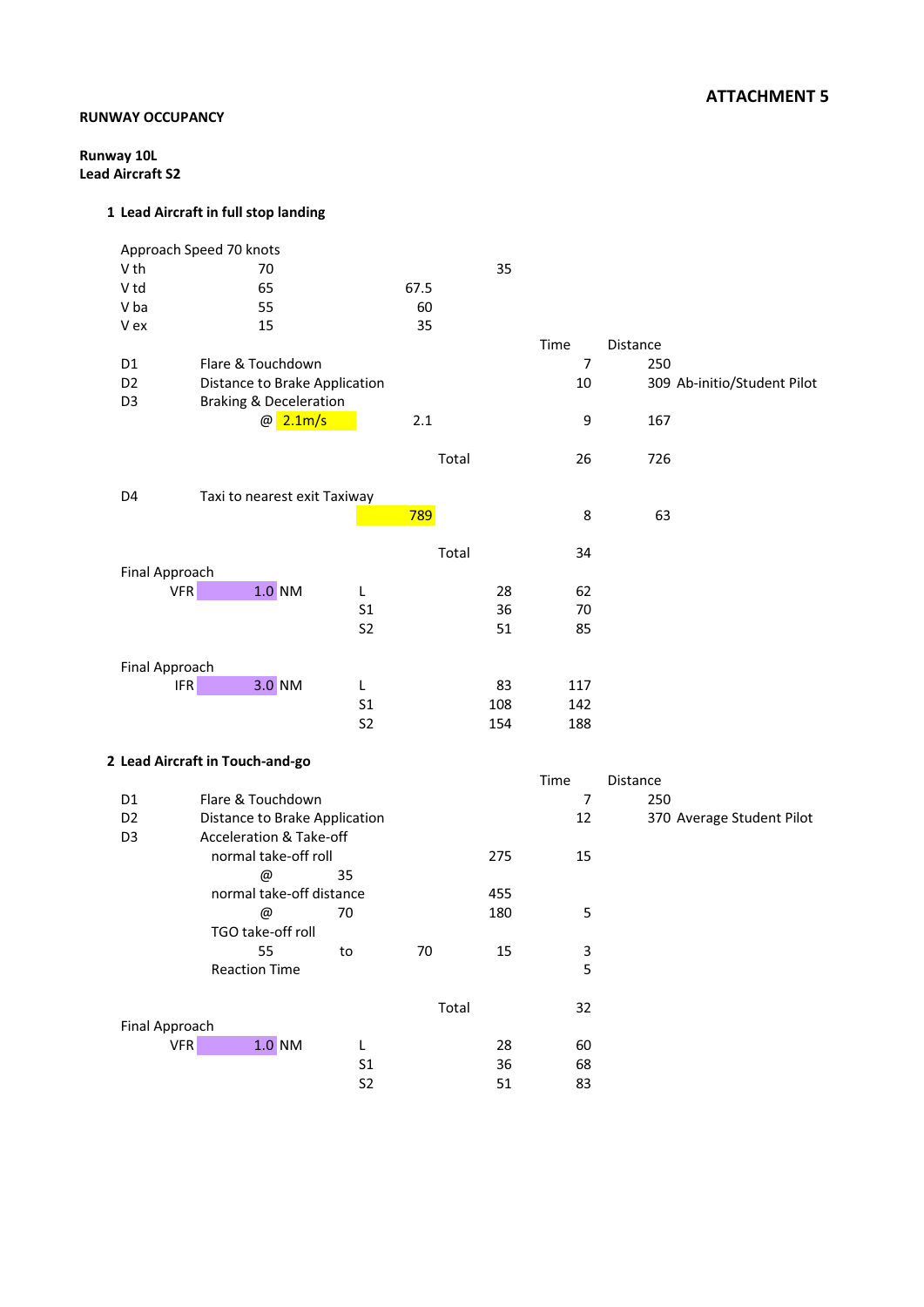## **ATTACHMENT 6**

### **RUNWAY OCCUPANCY**

**Runway 10L Lead Aircraft S1**

|                       | Approach Speed 100 knots          |                |       |     |      |          |                           |
|-----------------------|-----------------------------------|----------------|-------|-----|------|----------|---------------------------|
| V th                  | 100                               |                |       | 50  |      |          |                           |
| V <sub>td</sub>       | 95                                |                | 97.5  |     |      |          |                           |
| V ba                  | 85                                |                | 90    |     |      |          |                           |
| V ex                  | 15                                |                | 50    |     |      |          |                           |
|                       |                                   |                |       |     | Time | Distance |                           |
| D1                    | Flare & Touchdown                 |                |       |     | 5    | 250      |                           |
| D <sub>2</sub>        | Distance to Brake Application     |                |       |     | 10   |          | 463 Student Pilot         |
| D <sub>3</sub>        | <b>Braking &amp; Deceleration</b> |                |       |     |      |          |                           |
|                       | @ 2.3m/s                          |                | 2.3   |     | 15   | 380      |                           |
|                       |                                   |                |       |     |      |          |                           |
|                       |                                   |                | Total |     | 30   | 1093     |                           |
| D4                    | Taxi to nearest exit Taxiway      |                |       |     |      |          |                           |
|                       |                                   |                | 1100  |     | 1    | 7        |                           |
|                       |                                   |                |       |     |      |          |                           |
|                       |                                   |                | Total |     | 31   |          |                           |
| Final Approach        |                                   |                |       |     |      |          |                           |
| <b>VFR</b>            | $1.0$ NM                          | L              |       | 28  | 59   |          |                           |
|                       |                                   | S <sub>1</sub> |       | 36  | 67   |          |                           |
|                       |                                   | S <sub>2</sub> |       | 51  | 82   |          |                           |
|                       |                                   |                |       |     |      |          |                           |
| Final Approach        |                                   |                |       |     |      |          |                           |
|                       | 3.0 NM<br><b>IFR</b>              | L              |       | 83  | 114  |          |                           |
|                       |                                   | S <sub>1</sub> |       | 108 | 139  |          |                           |
|                       |                                   | S <sub>2</sub> |       | 154 | 185  |          |                           |
|                       | 2 Lead Aircraft in Touch-and-go   |                |       |     |      |          |                           |
|                       |                                   |                |       |     | Time | Distance |                           |
| D <sub>1</sub>        | Flare & Touchdown                 |                |       |     | 5    | 250      |                           |
| D <sub>2</sub>        | Distance to Brake Application     |                |       |     | 10   |          | 463 Average Student Pilot |
| D <sub>3</sub>        | Acceleration & Take-off           |                |       |     |      |          |                           |
|                       | normal take-off roll              |                |       | 465 | 18   |          |                           |
|                       | @                                 | 50             |       |     |      |          |                           |
|                       | normal take-off distance          |                |       | 700 |      |          |                           |
|                       | @                                 | 100            |       | 235 | 5    |          |                           |
|                       | TGO take-off roll                 |                |       |     |      |          |                           |
|                       | 85                                | to             | 100   | 15  | 3    |          |                           |
|                       | <b>Reaction Time</b>              |                |       |     | 5    |          |                           |
|                       |                                   |                |       |     |      |          |                           |
| <b>Final Approach</b> |                                   |                | Total |     | 28   |          |                           |
| <b>VFR</b>            | $0.5$ NM                          | L              |       | 14  | 42   |          |                           |
|                       |                                   | S <sub>1</sub> |       | 18  | 46   |          |                           |
|                       |                                   | S <sub>2</sub> |       | 26  | 54   |          |                           |
|                       |                                   |                |       |     |      |          |                           |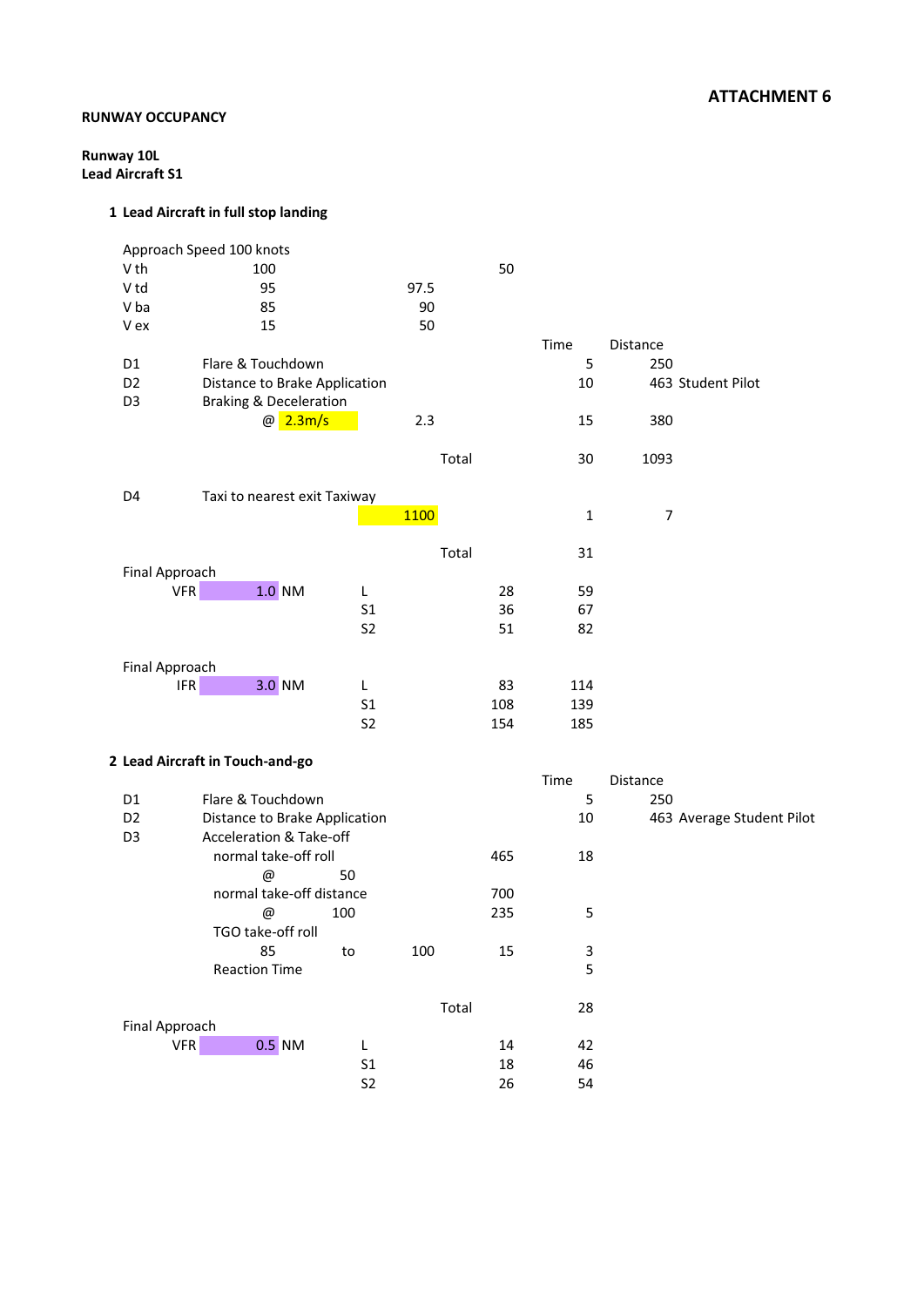#### **ATTACHMENT 7**

### **RUNWAY OCCUPANCY**

**Runway 10L Lead Aircraft L**

## **1 Lead Aircraft in full stop landing**

Not Applicable

### **2 Lead Aircraft in Touch-and-go**

Not Applicable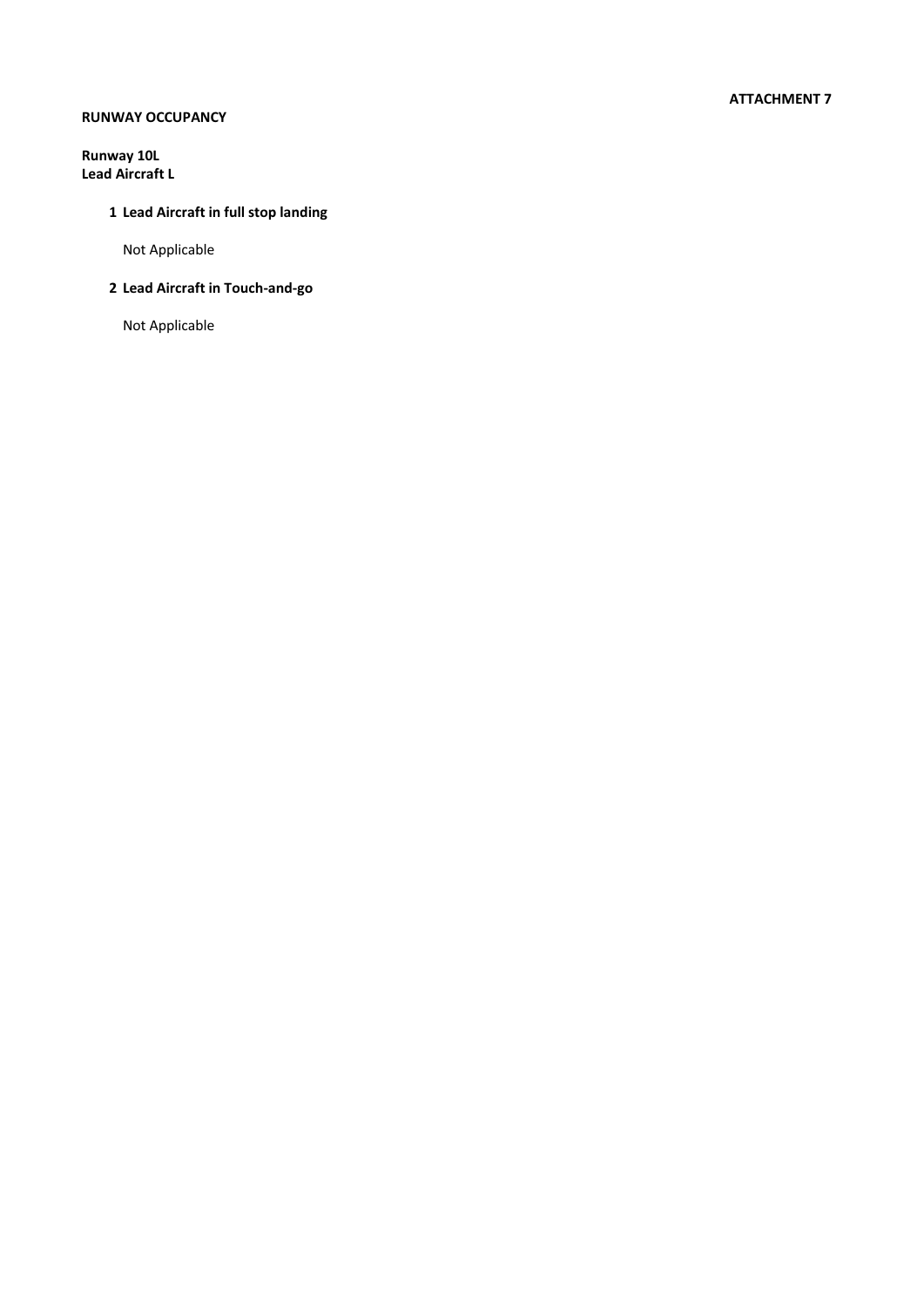#### **AIRCRAFT SEPARATION MATRIX**

### **Runway 10L**

## **Lead Aircraft in full stop landing**

|                |                      |          | <b>Trailing Aircraft</b> |             |                      |         |             |             |        |
|----------------|----------------------|----------|--------------------------|-------------|----------------------|---------|-------------|-------------|--------|
|                | Lead Aircraft        |          | L - VFR                  | $S1 - VFR$  | S2 - VFR L- IFR      |         | $S1 - IFR$  | $S2 - IFR$  |        |
| L              | <b>VFR</b>           |          | 0                        | 0           | 0                    | 0       | 0           | 0           |        |
| S1             | <b>VFR</b>           |          | 0                        | 67          | 82                   | 0       | 0           | 0           |        |
| S <sub>2</sub> | <b>VFR</b>           |          | 0                        | 70          | 85                   | 0       | 0           | 0           |        |
| L              | <b>IFR</b>           |          | 0                        | 0           | 0                    | 0       | $\mathbf 0$ | 0           |        |
| S1             | <b>IFR</b>           |          | 0                        | 0           | 0                    | 0       | 0           | 0           |        |
| S <sub>2</sub> | <b>IFR</b>           |          | 0                        | 0           | 0                    | 0       | $\mathbf 0$ | $\mathbf 0$ |        |
|                |                      | % In Mix |                          | % Full Stop |                      |         |             |             |        |
| L              | <b>VFR</b>           | 0.0%     | 0.000                    | 0.0%        |                      | 0.00%   |             |             |        |
| S1             | <b>VFR</b>           | 18.1%    | 0.181                    | 100.0%      |                      | 18.10%  |             |             |        |
| S <sub>2</sub> | <b>VFR</b>           | 81.9%    | 0.819                    | 100.0%      |                      | 81.90%  |             |             |        |
| L.             | <b>IFR</b>           | 0.0%     | 0.000                    | 100.0%      |                      | 0.00%   |             |             |        |
| S1             | <b>IFR</b>           | 0.0%     | 0.000                    | 100.0%      |                      | 0.00%   |             |             |        |
| S <sub>2</sub> | <b>IFR</b>           | 0.0%     | 0.000                    | 100.0%      |                      | 0.00%   | 100.00%     |             | 38.1%  |
|                |                      |          | <b>Trailing Aircraft</b> |             |                      |         |             |             |        |
|                | <b>Lead Aircraft</b> |          | L - VFR                  | S1 - VFR    | S <sub>2</sub> - VFR | L- IFR  | $S1 - IFR$  | $S2 - IFR$  |        |
| L              | <b>VFR</b>           |          | 0.00000                  | 0.00000     | 0.00000              | 0.00000 | 0.00000     | 0.00000     |        |
| S1             | <b>VFR</b>           |          | 0.00000                  | 0.03276     | 0.14824              | 0.00000 | 0.00000     | 0.00000     |        |
| S <sub>2</sub> | <b>VFR</b>           |          | 0.00000                  | 0.14824     | 0.67076              | 0.00000 | 0.00000     | 0.00000     |        |
| L              | <b>IFR</b>           |          | 0.00000                  | 0.00000     | 0.00000              | 0.00000 | 0.00000     | 0.00000     |        |
| S1             | <b>IFR</b>           |          | 0.00000                  | 0.00000     | 0.00000              | 0.00000 | 0.00000     | 0.00000     |        |
| S <sub>2</sub> | <b>IFR</b>           |          | 0.00000                  | 0.00000     | 0.00000              | 0.00000 | 0.00000     | 0.00000     | 1.0000 |
|                |                      |          | 0.0000                   | 0.0000      | 0.0000               | 0.0000  | 0.0000      | 0.0000      |        |
|                |                      |          | 0.0000                   | 2.1949      | 12.1557              | 0.0000  | 0.0000      | 0.0000      |        |
|                |                      |          | 0.0000                   | 10.3768     | 57.0146              | 0.0000  | 0.0000      | 0.0000      |        |
|                |                      |          | 0.0000                   | 0.0000      | 0.0000               | 0.0000  | 0.0000      | 0.0000      |        |
|                |                      |          | 0.0000                   | 0.0000      | 0.0000               | 0.0000  | 0.0000      | 0.0000      |        |
|                |                      |          | 0.0000                   | 0.0000      | 0.0000               | 0.0000  | 0.0000      | 0.0000      | 81.74  |

#### **Lead Aircraft in touch-and-go**

|                |                      |          | <b>Trailing Aircraft</b> |              |                 |         |            |            |       |
|----------------|----------------------|----------|--------------------------|--------------|-----------------|---------|------------|------------|-------|
|                | <b>Lead Aircraft</b> |          | L - VFR                  | $S1 - VFR$   | S2 - VFR L- IFR |         | $S1 - IFR$ | $S2 - IFR$ |       |
| L              | <b>VFR</b>           |          | 0                        | 0            | 0               | 0       | 0          | 0          |       |
| S1             | <b>VFR</b>           |          | 0                        | 46           | 54              | 0       | 0          | 0          |       |
| S <sub>2</sub> | <b>VFR</b>           |          | 0                        | 68           | 83              | 0       | 0          | 0          |       |
| L              | <b>IFR</b>           |          | 0                        | 0            | 0               | 0       | 0          | 0          |       |
| S1             | <b>IFR</b>           |          | 0                        | 0            | 0               | 0       | 0          | 0          |       |
| S <sub>2</sub> | <b>IFR</b>           |          | 0                        | 0            | 0               | 0       | 0          | 0          |       |
|                |                      |          |                          |              |                 |         |            |            |       |
|                |                      | % In Mix |                          | % Touch & Go |                 |         |            |            |       |
| L              | <b>VFR</b>           | 0.0%     | 0.000                    | 0%           |                 | 0.0%    |            |            |       |
| S1             | <b>VFR</b>           | 10.1%    | 0.101                    | 100%         |                 | 10.1%   |            |            |       |
| S <sub>2</sub> | <b>VFR</b>           | 89.9%    | 0.899                    | 100%         |                 | 89.9%   |            |            |       |
| L              | <b>IFR</b>           | 0.0%     | 0.000                    | 0%           |                 | 0.0%    |            |            |       |
| S1             | <b>IFR</b>           | 0.0%     | 0.000                    | 0%           |                 | 0.0%    |            |            |       |
| S <sub>2</sub> | <b>IFR</b>           | 0.0%     | 0.000                    | 0%           |                 | $0.0\%$ | 100.00%    |            | 61.9% |